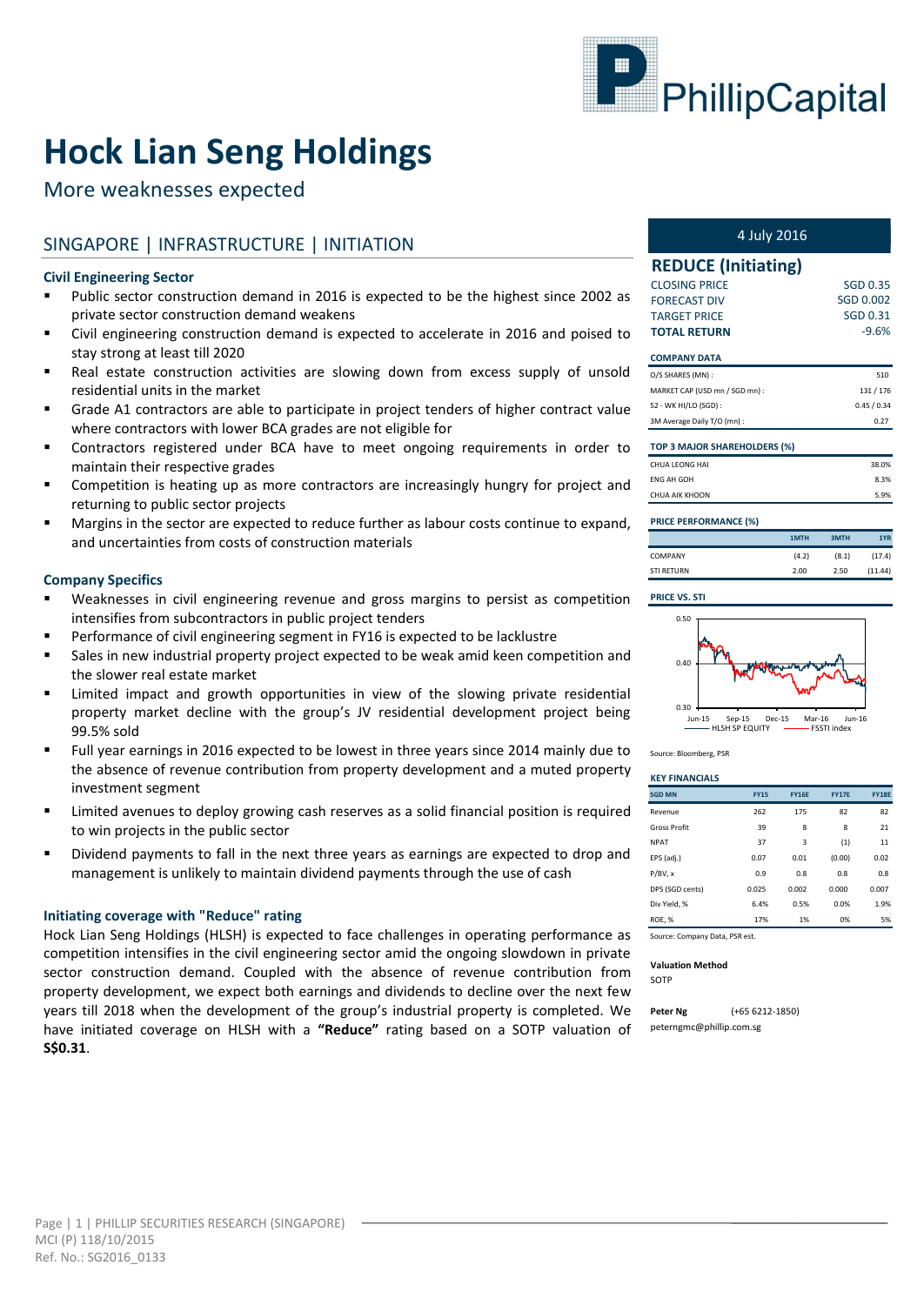#### **Company background**

Hock Lian Seng Holdings (HLSH) was first established in 1969, and have since completed a wide range of civil engineering projects for both the public and private sectors in Singapore. Since its listing on the Singapore Exchange Mainboard in December 2009 at S\$0.25 per share, the group's business activities have transitioned into two primary segments, namely civil engineering and property development.

#### **Civil Engineering Segment**

HLSH has been a main contractor for civil engineering projects in Singapore and major customers of the Group, including government and government-related bodies of Singapore, such as the Land Transport Authority, the Housing & Development Board, PSA Singapore Terminals, Public Utility Board and Civil Aviation Authority of Singapore (CAAS).

The Group is a Grade A1 contractor in the Building and Construction Authority of Singapore's (BCA) Civil Engineering (CW02) category. Grade A1 is the highest grade to be registered under the BCA, and allows a contractor to tender for Singapore public sector civil engineering construction works of unlimited contract value.

#### **Property Development**

The group ventured into the property development business at the end of 2012 and has since developed two industrial properties within the Group and one residential property via a joint venture (JV). The development of the residential property, The Skywoods, is a JV between HLSH (50%) and two other JV partners, King Wan Corporation (25%) and TA Corporation (25%). The Group is currently developing an industrial property, Shine@Tuas South, which is expected to be completed in 2018.

#### **Civil Engineering Sector**

#### **Public sector construction demand in 2016 is expected to be the highest since 2002 as private sector construction demand weakens**

The Building and Construction Authority (BCA) projected that the total value of construction contracts to be awarded in 2016 would be in the range of \$27b to \$34b. This value is at least equivalent to or higher than that of 2015 (\$27.2b). Out of the total construction contracts to be awarded in 2016, 37.9% is expected to be civil engineering projects. The lower construction demand in 2015 stemmed from the rescheduling of project tenders for a few major infrastructure projects to 2016, in particular, certain MRT stations and the North South Corridor. Furthermore, should the forecasted estimates be met this year, the proportion of construction demand from the public sector will be the highest in 14 years since 2002, where public sector contracts accounted for 66.6% of the total contracts awarded in that year. On top of the rescheduling of public projects to 2016, construction demand is waning from the private sector (2015a: \$13.2b, 2016f: \$8.5b – \$12.5b) as a result of weakness in the current economic climate, an oversupply of unsold private housing units, as well as a softening demand for office and industrial spaces.



*According to BCA's projections, out of the total construction contracts (\$27b-\$34.1b) to be awarded in 2016, civil engineering (38%) is expected to be the largest segment.*

PhillipCapital

*Source: BCA (Singapore), Phillip Securities Research (Singapore)*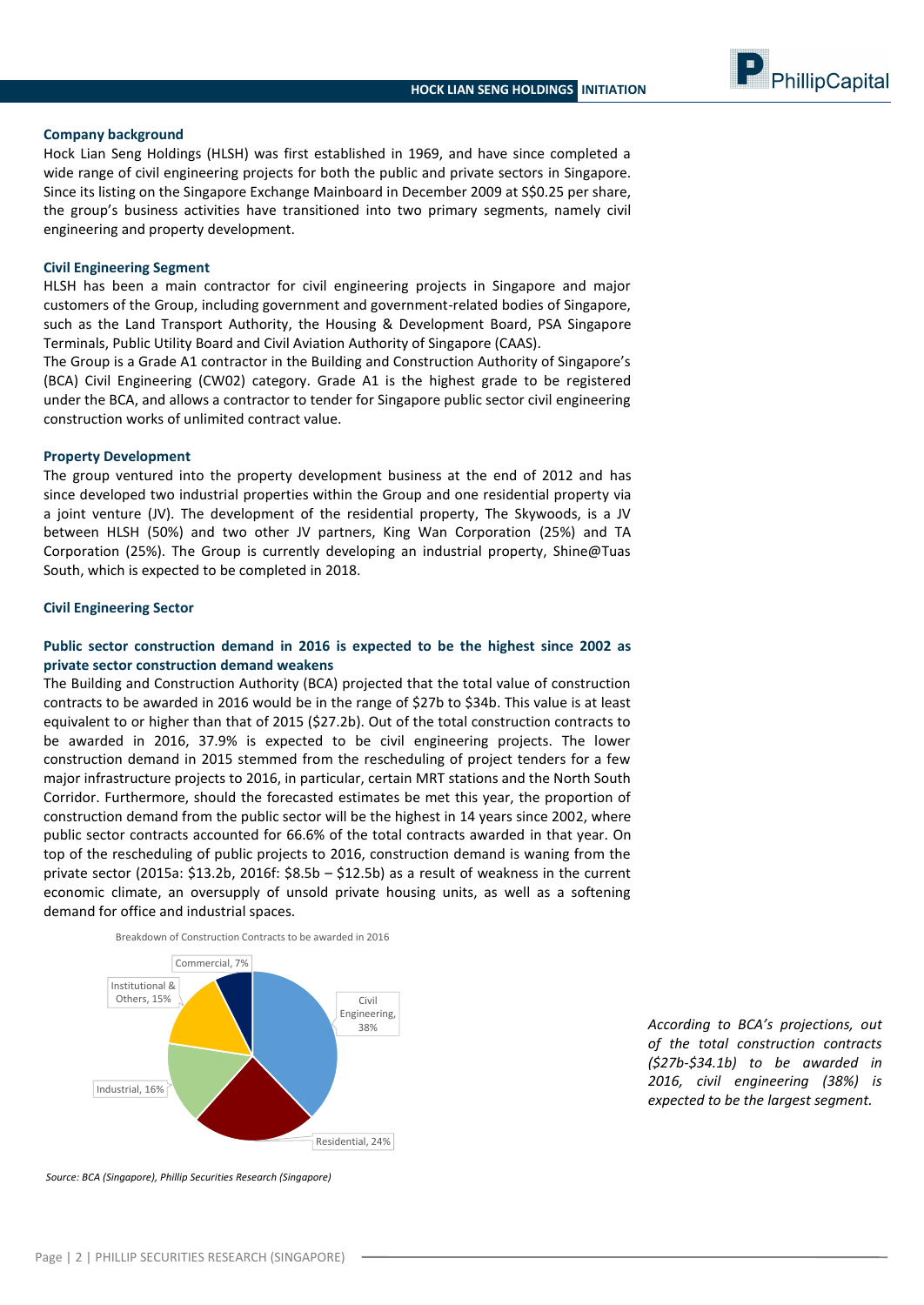



Vacancy Rates of Private Sector Industrial and Office Properties

*Source: REALIS, Phillip Securities Research (Singapore)*

#### **Civil engineering construction demand is expected to accelerate in 2016 and poised to stay strong at least till 2020**

Civil engineering construction demand is expected to stay strong beyond 2016, driven by more major public infrastructure works including the construction of new MRT lines, North-South Corridor, associated works in Changi Airport Terminal 5, and phase 2 of the Deep Tunnel Sewerage System. BCA forecasts that 40% of construction demand between 2017 and 2020 will come from civil engineering projects, or c.\$8b worth of contracts to be rolled out each year in the same time period.

| Year                   | Construction demand (S\$'b) (Value of contracts awarded) |                |              |
|------------------------|----------------------------------------------------------|----------------|--------------|
|                        | <b>Public</b>                                            | <b>Private</b> | <b>Total</b> |
| 2015 actual            | 14                                                       | 13.2           | 27.2         |
| 2016 forecast          | $18.5 - 21.5$                                            | $8.5 - 12.5$   | $27 - 34$    |
| $2017 - 2018$ forecast | $16 - 20$                                                | $10 - 15$      | $26 - 35$    |
| $2019 - 2020$ forcast  | $16 - 22$                                                | $10 - 15$      | $26 - 37$    |

*Source: BCA (Singapore), Phillip Securities Research (Singapore)*

## **Real estate construction activities are slowing down from excess supply of unsold residential units in the market**

The slowdown in the property market was mainly attributed to the several rounds of cooling measures that were put in place by the Singapore government in order to curb the rapid increase in property prices. While the number of unsold residential units with pre-requisites for sale (excluding executive condominium) has been steadily declining for the past five quarters, more time is required before the excess supply of unsold residential units can be completely absorbed. Having observed that the number of new units are being absorbed at a rate of c.1200 units per quarter for the past four quarters between 2Q15 and 1Q16, and if this number is extrapolated, it will take at least another 12 quarters before these excess residential units can be totally absorbed. In response to the current oversupply situation, real estate developers have adopted a cautious stance and have been significantly reducing the launch of new private property project that has led to a reduction in construction activities in the private sector. However, the absorption rate is likely to accelerate should the Singapore government decide to unwind the cooling measures in the market.

*The 10 year average vacancy rates for private sector office and industrial properties are 10.9% and 8.7% respectively.* 

*The current vacancy rate for private sector office properties as at 1Q16 is 10% which is close to the 10 year average.*

*The current vacancy rate for private sector industrial properties as at 1Q16 is 10.6%, and is 1.9 ppts higher than the 10 year average.*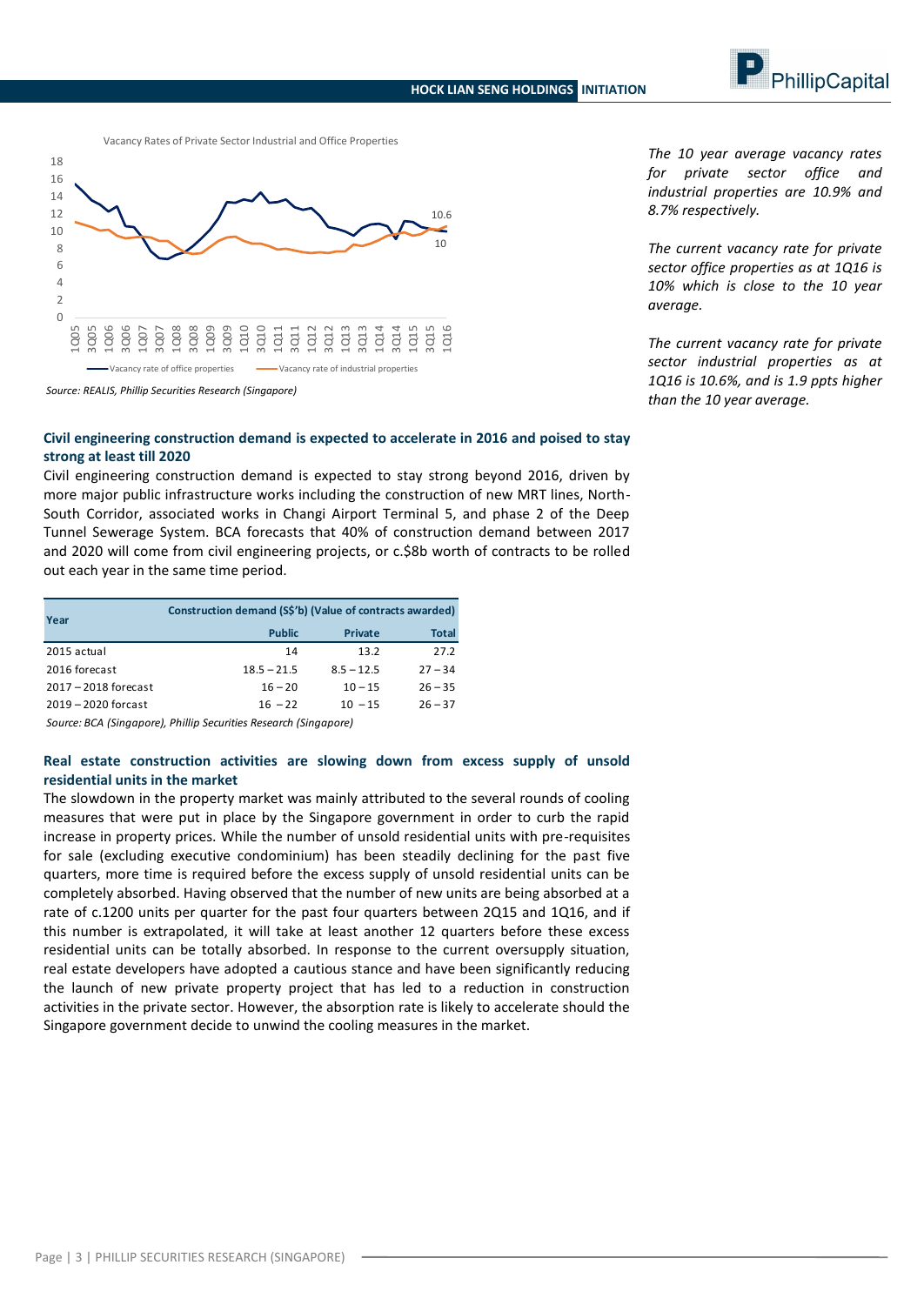10 Year Historical Residential Property Price Index (Include EC)



*Source: REALIS, Phillip Securities Research (Singapore)*





*Source: REALIS, Phillip Securities Research (Singapore)*



*measures that were introduced by the Singapore government, before steadily declining into 1Q16.*

*The residential property price index peaked in 3Q13 as a result of the nine rounds of property cooling* 

*The number of unsold private residential property units have been declining at an average rate of around 1,200 units for the past three quarters since 2Q15, and there were 14,476 unsold units by the end of 1Q16.*

*The pipeline of private residential units under construction is dropping significantly, as the private residential market continues to face slowing demand and an oversupply situation.*

## **where contractors with lower BCA grades are not eligible for**

As at 19 Jun-16, out of the 969 companies registered under the BCA Contractors Registration System, only 48 contractors are registered as Grade A1 contractors. As civil engineering projects are generally higher in contract value, a lower tendering limit not only puts a constraint on the size but also the kind of project tenders which a contractor is eligible to participate in. For instance, larger scale infrastructure projects such as the construction of MRT stations, expressways and airport related works typically command contract values in excess of \$100m. As such, contractors of Grade A2 and below are unable to participate in such tenders since the value of contract to be tendered cannot exceed \$85m.

Page | 4 | PHILLIP SECURITIES RESEARCH (SINGAPORE)



**Grade A1 contractors are able to participate in project tenders of higher contract value**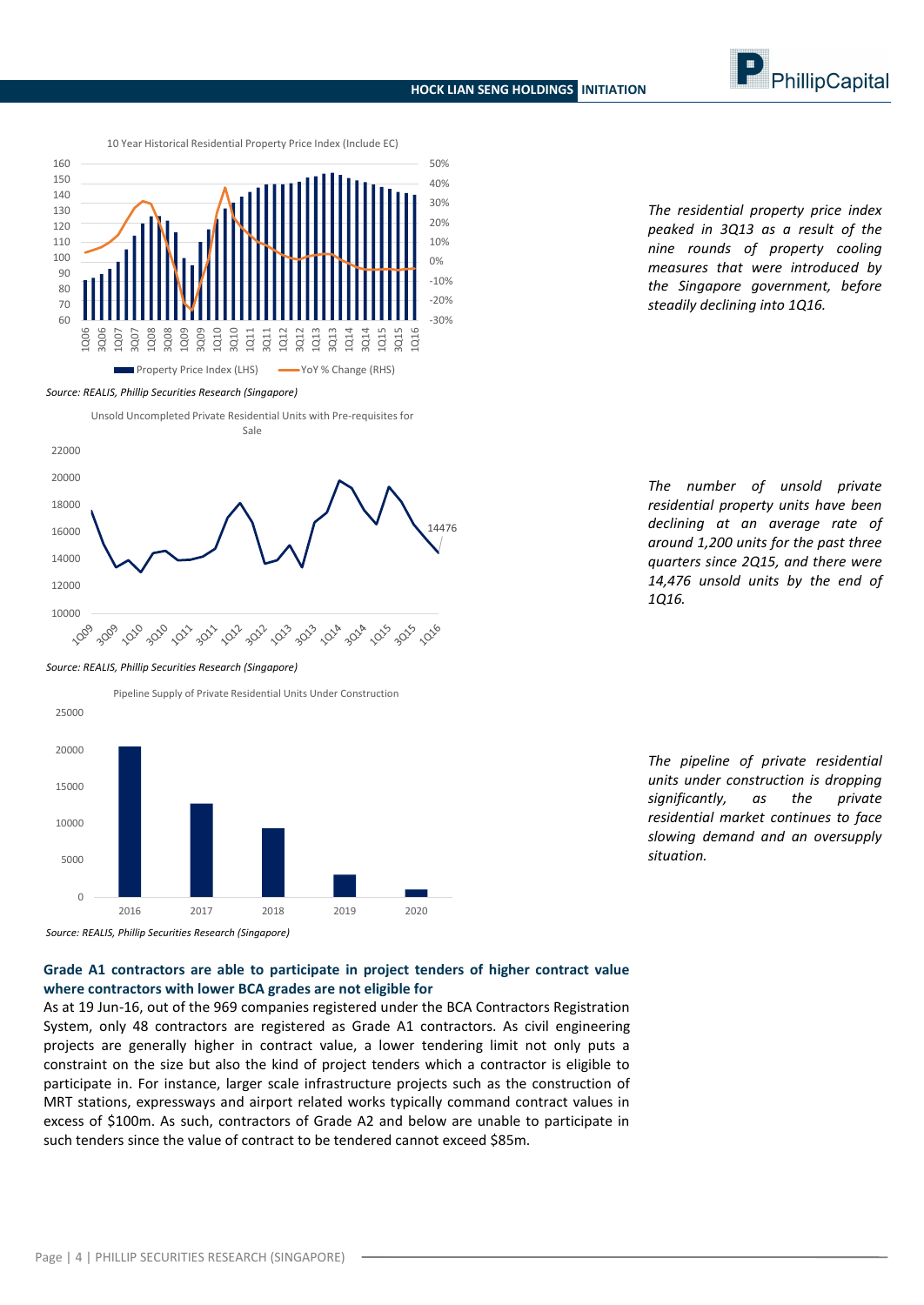

| Tendering amount based on contractor grade (CW01 and CW02)     |           |    |    |           |     |     |      |
|----------------------------------------------------------------|-----------|----|----|-----------|-----|-----|------|
| Tendering Limit (S\$'m)                                        | А1        | A2 | B1 | <b>B2</b> |     |     |      |
| 1 Jul-15 to 30 Jun-16                                          | Unlimited | 90 | 42 | 14        | 4.2 | 1.4 | 0.7  |
| 1 Jul-16 to 30 Jun-17                                          | Unlimited | 85 | 40 | 13        | 4   |     | 0.65 |
| Source: BCA Singapore, Phillip Securities Research (Singapore) |           |    |    |           |     |     |      |

*The BCA revises project tender limits for contractors on an annual basis.*

#### **Contractors registered under BCA have to meet ongoing requirements in order to maintain their respective grades**

The requirements for a contractor to attain each grade are set out by the BCA and classified into five main categories, namely financial standing, track record of project completions carried out in the past three years, number of qualified personnel to handle the project, management and development (ISO standards) as well as other additional requirements. Contractors are required to fulfil ongoing requirements in order to maintain their respective grades. For instance, an A1 contractor will be downgraded to A2 should the track record of project completions in the past three years decline to \$100m. This means that the downgraded contractor will have to re-attain the requirements for a Grade A1 contractor before its grade can be restored.

|                 |                                        | Breakdown of requirements for grade attainment for CW02 contractors |                            |                                                    |                                          |
|-----------------|----------------------------------------|---------------------------------------------------------------------|----------------------------|----------------------------------------------------|------------------------------------------|
| Grade           | <b>Financial Standing</b><br>$(S\sin)$ | <b>Track Record for Past 3 Years</b><br>$(S\sin)$                   | <b>Qualified Personnel</b> | <b>Management &amp; Development</b><br>(Standards) | <b>Additional</b><br><b>Requirements</b> |
| A <sub>1</sub>  | 15                                     | 150                                                                 | 24                         | ISO9001:2008. IS014000.                            |                                          |
| A <sub>2</sub>  | 6.5                                    | 65                                                                  | 12                         | OHSAS18000 GGBS                                    | General Builder                          |
| IB1             |                                        | 30                                                                  |                            | ISO9001:2008, IS014000,                            | Licence - Class 1 (GB1)                  |
| B <sub>2</sub>  |                                        | 10                                                                  |                            | 3 OHSAS18000 GGBS (by 1 Jan-16)                    |                                          |
| IC1             | 0.3                                    |                                                                     |                            | SMC/OHSAS 18000                                    | General Builder                          |
| IC <sub>2</sub> | 0.1                                    |                                                                     |                            |                                                    | Licence Class 1 or Class                 |
| Iсз             | 0.025                                  | 0.1                                                                 |                            | No requirements                                    | 2 (GB1 or GB2)                           |

#### **Breakdown of requirements for grade attainment for CW02 contractors**

*Source: BCA Singapore, Phillip Securities Research (Singapore)*

#### **Competition is heating up as more contractors are increasingly hungry for project and returning to public sector projects**

As mentioned above, construction activities in the private sector are projected to be weak in 2016, as well as for the next few years until at least the excess supply of residential units are completely absorbed. Contractors who were previously involved in private sector construction projects, are observed to be increasingly returning to participate in public sector project tenders, thereby intensifying competition among contractors. In addition, contractors are increasingly hungry for projects as they have to meet ongoing requirements in order to maintain their grades. For instance, to meet the qualified personnel requirement, contractors are required to incur overheads and upkeep a pool of qualified personnel in order to maintain their grades.

# **Margins in the sector are expected to reduce further as labour costs continue to expand, and uncertainties from costs of construction materials**

The two major components of costs in a construction project are material prices and labour costs. Construction materials have been on a price decline since 2012 as construction activities weakened mainly due to a softer real estate market as well as contraction in oil prices from an oil glut in 2014. However, price reversals in certain construction materials such as steel bars especially, are beginning to develop during the recent months as oil prices saw a significant rebound. The probability of a contractor overbidding for a project tender grows in a scenario of rapidly expanding material prices can negatively impact on profitability. Next, labour costs have been rising as a result of rising foreign worker levy on the construction sector in a bid by the Singapore's Government to reduce on manpower usage and boost productivity. Typically, 40% of construction costs are attributable to labour costs. However, the mix is more likely to shift as labour costs continue to creep higher over time. As labour costs continue to grow, the gross margin of construction companies is expected to thin further even if material prices are to remain at a historical low.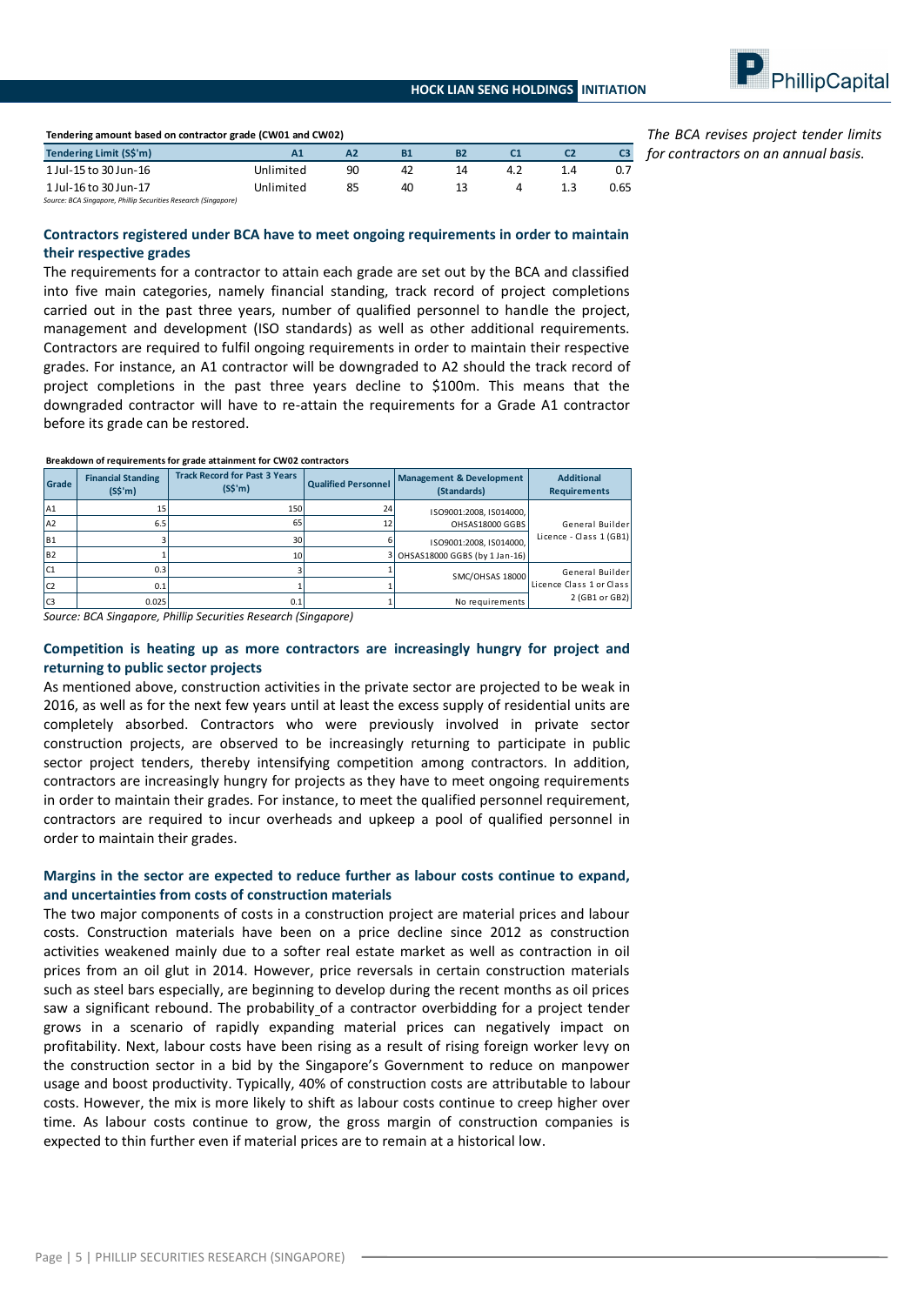#### **HOCK LIAN SENG HOLDINGS INITIATION**









Source: CEIC, BCA (Singapore), Phillip Securities Research (Singapore)

#### **Foreign worker levy for the construction sector**

| Tier              | Levy Rates (\$) (R1/R2): | Levy Rates $(\xi)$<br>From 1 Jul-15 (R1/R2): From 1 Jul-16 (R1/R2): From 1 Jul-17 | Levy Rates $(\xi)$ |
|-------------------|--------------------------|-----------------------------------------------------------------------------------|--------------------|
| <b>Basic Tier</b> | 300/550                  | 300/650                                                                           | 300/700            |
| MYE-              | 600/950                  | 600/950                                                                           | 600/950            |
| Wavier            |                          |                                                                                   |                    |

*Source: Ministry of Manpower (Singapore), Phillip Securities Research (Singapore)*

#### **Company Specifics**

# **Strong and proven track record helps the group to secure repeated tenders of similar projects in the past**

HLSH has undertaken and completed a wide range of civil engineering projects for both the public and private sectors in Singapore. These civil engineering projects involve works for



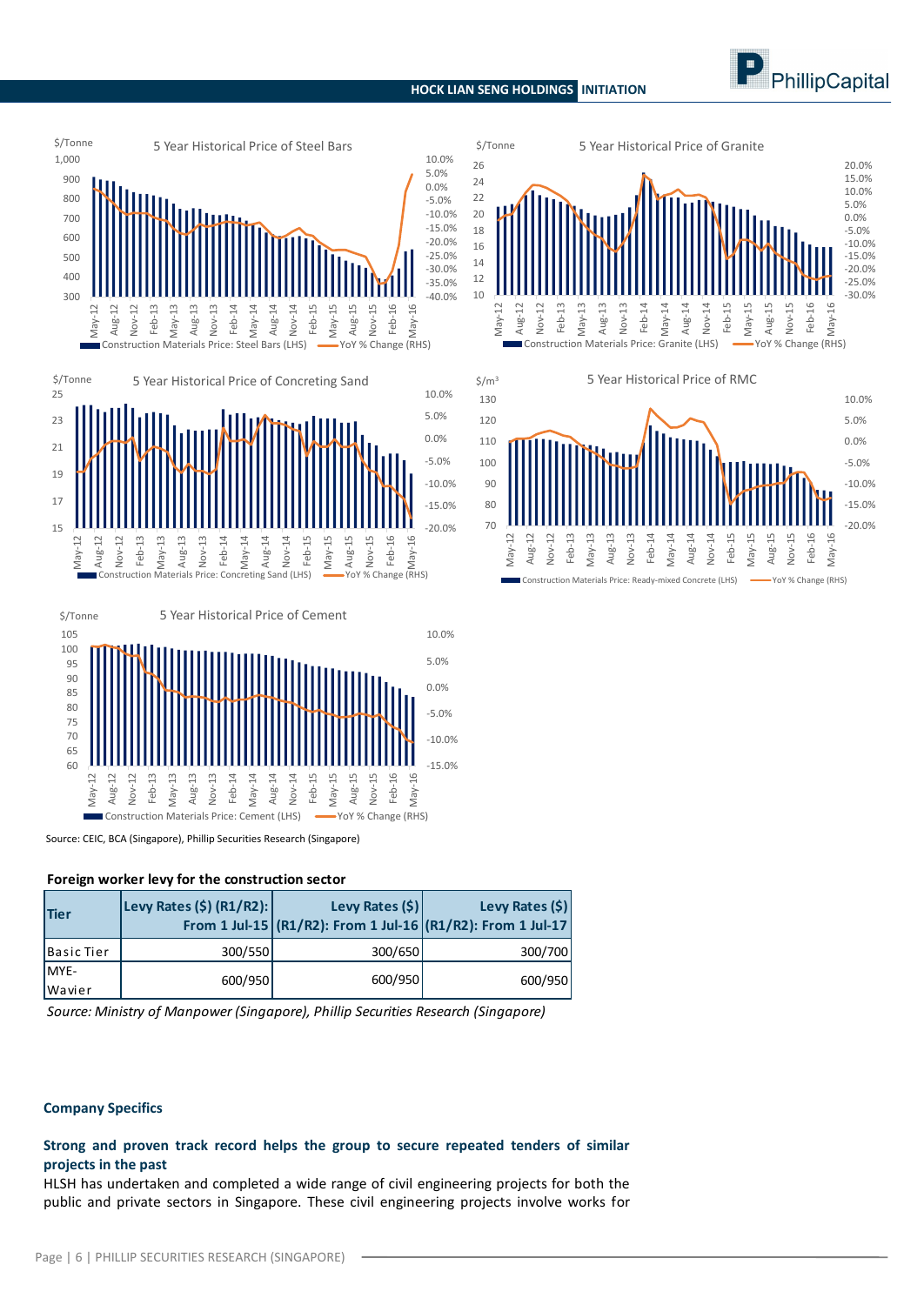PhillipCapital

roads, bridges, expressways, tunnels, Mass Rapid Transit, port facilities, water and sewage facilities and other infrastructure works (refer to appendix for a list of infrastructure projects completed by the group). The group is founded and helmed by an experienced management team where CEO, Mr. Chua Leong Hai, has more than 40 years of experience in the civil engineering industry. The continuous success in both tendering and completion of civil engineering projects, has allowed HLSH to leverage on its experience and proven track record in order to win further similar contracts. For example, the successful completion of projects awarded by the Port of Singapore Authority and the Civil Aviation Authority of Singapore (CAAS) has allowed HLSH to secure subsequent contracts from the PSA for the construction of port facilities in the 1990s and from the CAAS for the construction of airport facilities in the late 1990s and early 2000s. In addition, the successful completion of taxiways and associated works at Changi Airport Terminal 3 in 2007 has led the group to secure additional projects involving additional taxiway developments at Changi Airport in 2014.

## **Weaknesses in civil engineering revenue and gross margins to persist as competition intensifies from subcontractors in public project tenders**

Subcontractors are likely to tender for projects even more aggressively with lower bids compared to main contractors, since subcontractors typically have a larger pool of active workers to upkeep compared to their main contractor counterparts. Consequently, we expect gross margins from public sector projects to continue faltering. Likewise, for HLSH, the management has ascertained that they are expected to aggressively tender for public civil engineering projects, and subsequently the recognition of lower gross margin in its civil engineering segment.



*HLSH's gross margins from the civil engineering segment has been on a decline since 2014. Gross margin in 2015 and 1Q16 came in at 14.2% and 6% respectively, which were below HLSH's average 5-year historical gross margin is 29.6%.*

*Source: Company Data, Phillip Securities Research (Singapore)*

## **Performance of civil engineering segment in FY16 is expected to be lacklustre**

The Group's net order book which is made up of the three civil engineering projects, currently stands at \$382m. We are of the view that the gross margin of 5.9% registered in 1Q16 is likely to sustain around this region with limited upside for the current set of projects on hand despite work intensity having picked up at these projects in the recent quarter. Extrapolating gross profit contribution of \$1.4m from civil engineering in 1Q16 for the next three quarters, would lead civil engineering contribution in 2016 to fall short of 2015's full year contribution of \$11m. Even if new civil engineering projects were to be secured, it will take some time before work can meaningfully begin on these projects, and only then would revenue recognition occur.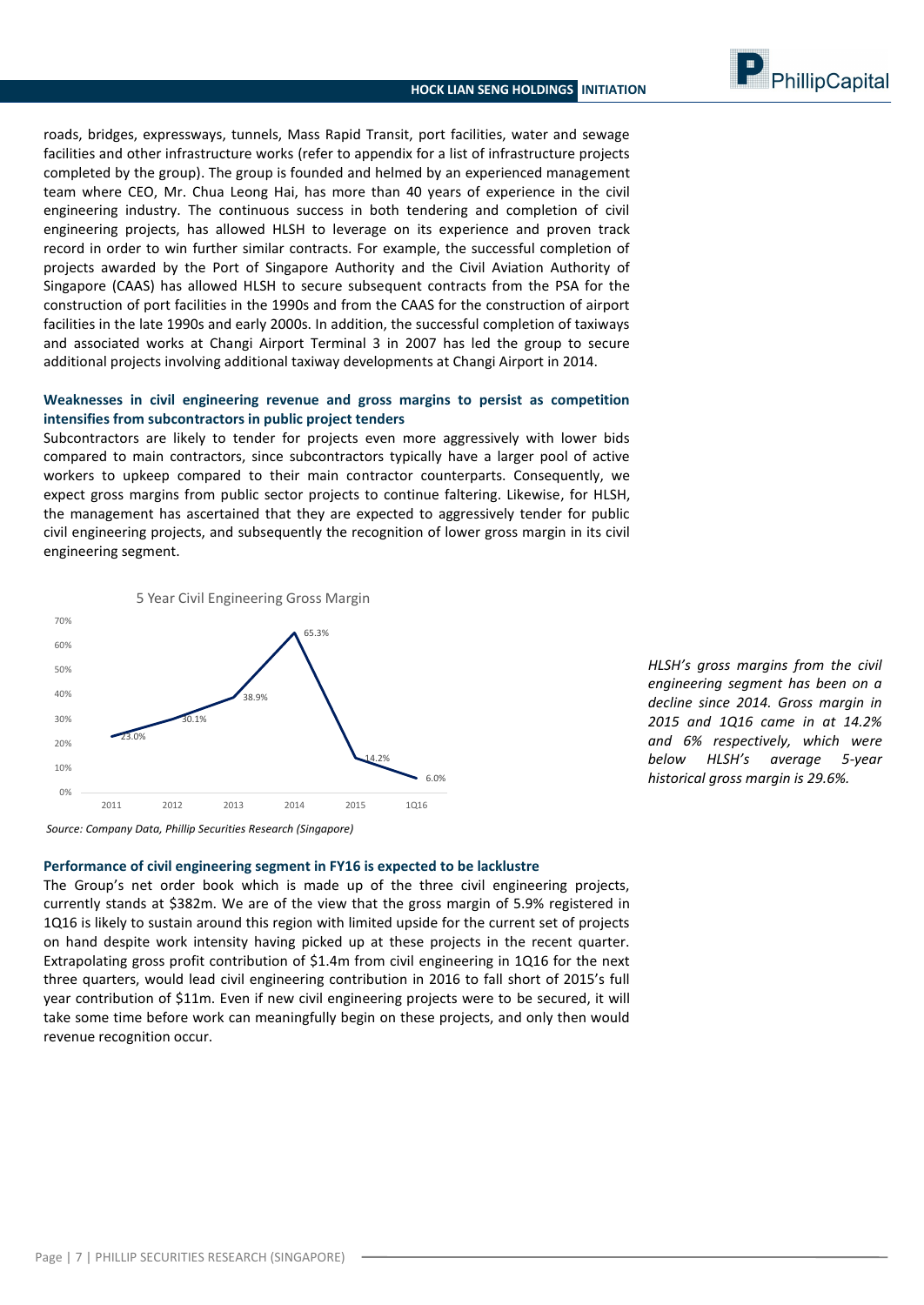

#### **Current order book as at 1Q16**

| <b>Civil Engineering Project</b>                                                                                                 | <b>Contract Value</b><br>$(S\sin)$ | <b>Project Span</b> |
|----------------------------------------------------------------------------------------------------------------------------------|------------------------------------|---------------------|
| Development of Taxiways,<br>Aircraft Parking Stands and<br>other works at Changi Airport-<br>lformer South-end reservoir<br>site | 105                                | Jan-14 to Jan-18    |
| Construction of stabling yard<br>at Gali Batu Depot                                                                              | 137.4                              | Jan-15 to Jan-19    |
| Maxwell Station                                                                                                                  | 221.8                              | Apr-14 to Apr-20    |

*Source: Company Data, Phillip Securities Research (Singapore)*

#### **Sales in new industrial property project expected to be weak amid keen competition and the slower real estate market**

The Group's new industrial property project, Shine@Tuas South, has a planning approval to erect a 6-storey 174-unit multi-user ramp-up B2 industrial building, and is located at 11 Tuas South Avenue 7. The property which is expected to be launched for pre-sales is unlikely to fetch an attractive average selling price due to both keen competition within the vicinity as well as the lower land tender prices since Nov-15. In addition, as demand for industrial properties continues to weaken amid the weaker economic climate and an oversupply of industrial properties from the expanding vacancy rate, it is unlikely for take up volume to be strong at the new property. As a result, we are expecting development margins to be thin when pre-sales begin, however, as the project is slated to be completed in 2018 and revenue could only be recognised after the project completion, there is still plenty amount of time left to sell these units.

#### **JTC Land tender transactions in Tuas South**

| <b>Location</b>                | <b>Date of Award</b> | <b>Tenure (years)</b> | <b>Gross Floor Area (sqft)</b> | Tender amount (S\$'m) | S\$/sqft |
|--------------------------------|----------------------|-----------------------|--------------------------------|-----------------------|----------|
| Tuas South Link 1              | $6$ -May-16          | 30                    | 716878                         | 37.5                  | 52       |
| Tuas South Link 2 (Plot 9)     | 7-Apr-16             | 20                    | 72366                          | 2.2                   | 30       |
| Tuas South Link 2 (Plot 5)     | 24-Nov-15            | 20                    | 54358                          | 3                     | 55       |
| Tuas South Street 11 (Plot 43) | 27-Apr-15            | 20.3                  | 8410                           | 7                     | 77       |
| Tuas South Street 11 (Plot 42) | 25-Mar-15            | 21                    | 90515                          | 6.7                   | 75       |
| Tuas South Street 7 (Plot 53)  | 25-Mar-15            | 21                    | 5039                           | 5.5                   | 102      |
| Tuas South Street 11 (Plot 40) | 27-Feb-15            | 21                    | 10000                          | 8.4                   | 78       |
| Tuas South Street 9 (Plot 52)  | 19-Jan-15            | 21                    | 90083                          | 7                     | 78       |
| Tuas South Street 9 (Plot 50)  | 23-Dec-14            | 21                    | 90083                          | 6.9                   | 76       |
| Tuas South Street 11 (Plot 41) | 27-Nov-14            | 21                    | 96873                          | 7.5                   | 78       |
| Tuas South Avenue 7 (Plot 12)  | 9-Oct-14             | 30                    | 276627                         | 31                    | 56       |

*Shine@Tuas South (highlighted in the red bracket) had the advantage of commanding the lowest land tender prices until 24 Nov-15.* 

*Source: JTC, Phillip Securities Research (Singapore)*



<sup>5</sup> Year Historical Industrial Property Price Index

*The industrial property price index has declined consecutively for the past 4 quarters and is currently at the 10th quarter low.*

*Source: Realis, Phillip Securities Research (Singapore)*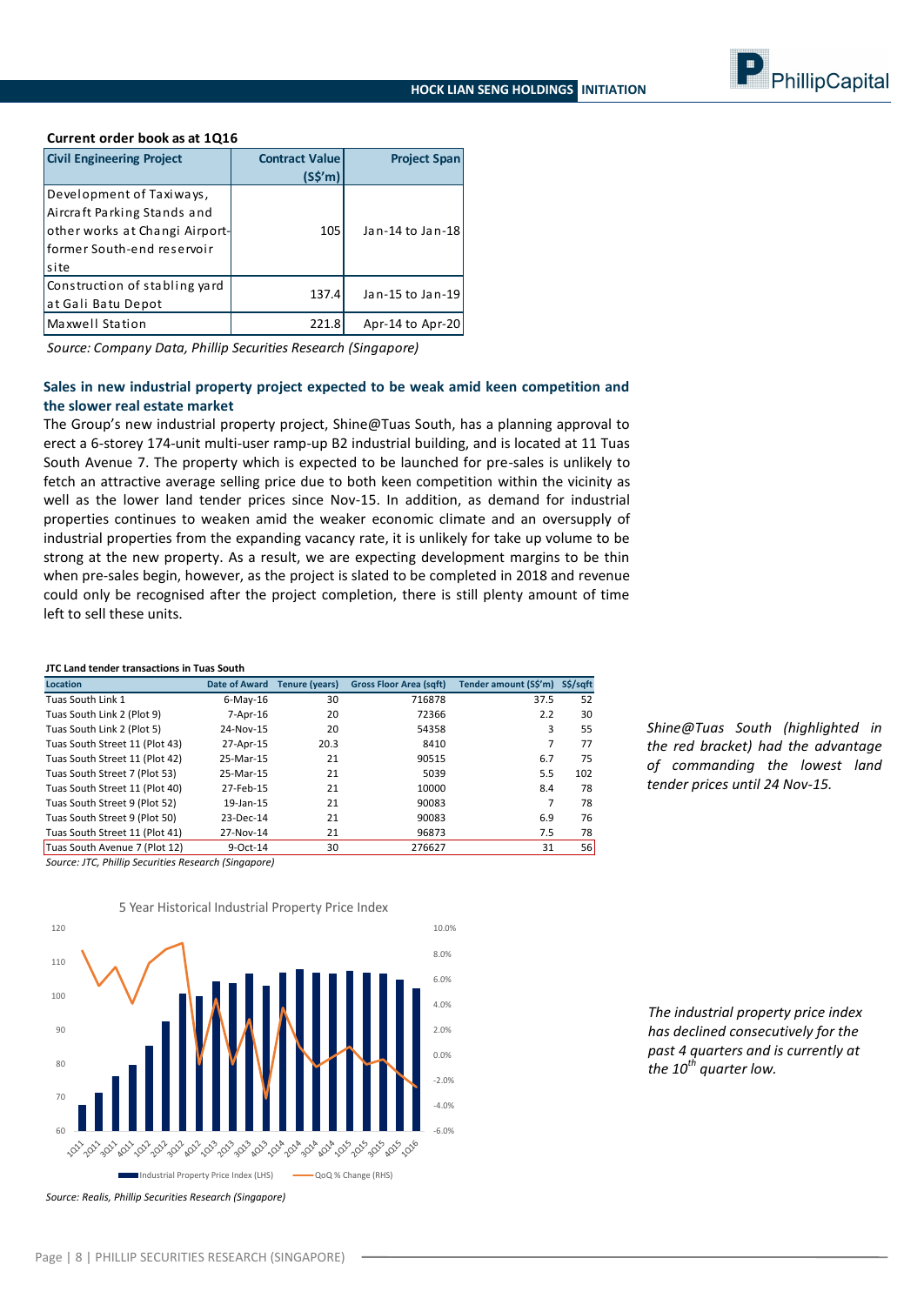# **Limited impact and growth opportunities in view of the slowing private residential property market decline with the group's JV residential development project being 99.5% sold**

The Group's only residential development project, The Skywoods, which is jointly developed by a consortium of companies including HLSH (50% owned), has 418 out of 420 units sold or 99.5% sold as at May-16. While our forecasted gross margin (c.8%) from development sale is not as attractive when compared to other similar developments within the area, the ongoing slowdown in the residential property market is unlikely to exert additional pressure on the group's operations as well as other charges or fines from property cooling measures imposed by the Singapore government. Although not fully disclosed, there is little remaining development profits remaining since a large proportion of which has already been booked previously. With an oversupply and a slow absorption rate of unsold units in the private residential property market, we do not expect the Group to make further investments to pursue growth in the residential property market in the near term.

# **Full year earnings in 2016 expected to be lowest in three years since 2014, mainly due to the absence of revenue contribution from property development and a muted property investment segment**

Gross profit contribution from property development has contributed more than 50% of total gross profits in 2014 and 2015. The Group is currently developing one industrial property, Shine@Tuas South, which is slated for completion in 2018. This means that there will be no revenue contribution from this development even if sales are made before completion, as revenue recognition can only occur after the property is completed as a result of the method of revenue recognition for such developments. The Group could see some revenue contribution through the sale of unsold units at its previous development, Ark@Gambas, albeit not significant, considering that it has already been more than 90% sold. Additionally, the lease expiry for a worker's dormitory investment property has expired in Nov-15, which has led to the ceasing of operations in the property. As the worker's dormitory is the main contributor of investment property revenue to the group, there was minimal revenue contribution from the group's investment property segment in 1Q16, and is likely to follow through for the foreseeable future until another investment property is purchased and subsequently begin operations.

**37.5 11** 1.4 52.6 วว ว 7.4 5.4 0 20 40  $60$ 80 100 120 2014 2015 1Q16 SS'm Segment Breakdown of Gross Profit Contribution ■ Civil Engineering ■ Property Development ■ Investment Properties

*Gross profit from property development made up 54% and 58% of total gross profits in 2014 and 2015 respectively. There are no contributions from other business segments apart from civil engineering in 1Q16.*



## **Limited avenues to deploy growing cash reserves as a solid financial position is required to win projects in the public sector**

A key consideration in the selection process as a contractor for a tender of Singapore public sector civil engineering works, is whether the selected contractor has a strong financial position to complete the project. This is especially the case for large scale projects in Singapore with contract values that are above \$200m. In general, a contractor will set aside 10% of a project's contract value as working capital alone. HLSH's balance sheet continues to stay strong where its current ratio and cash balance were 2.8 times and \$153.5m respectively as at 1Q16. Cash as a percentage of net assets during the same period was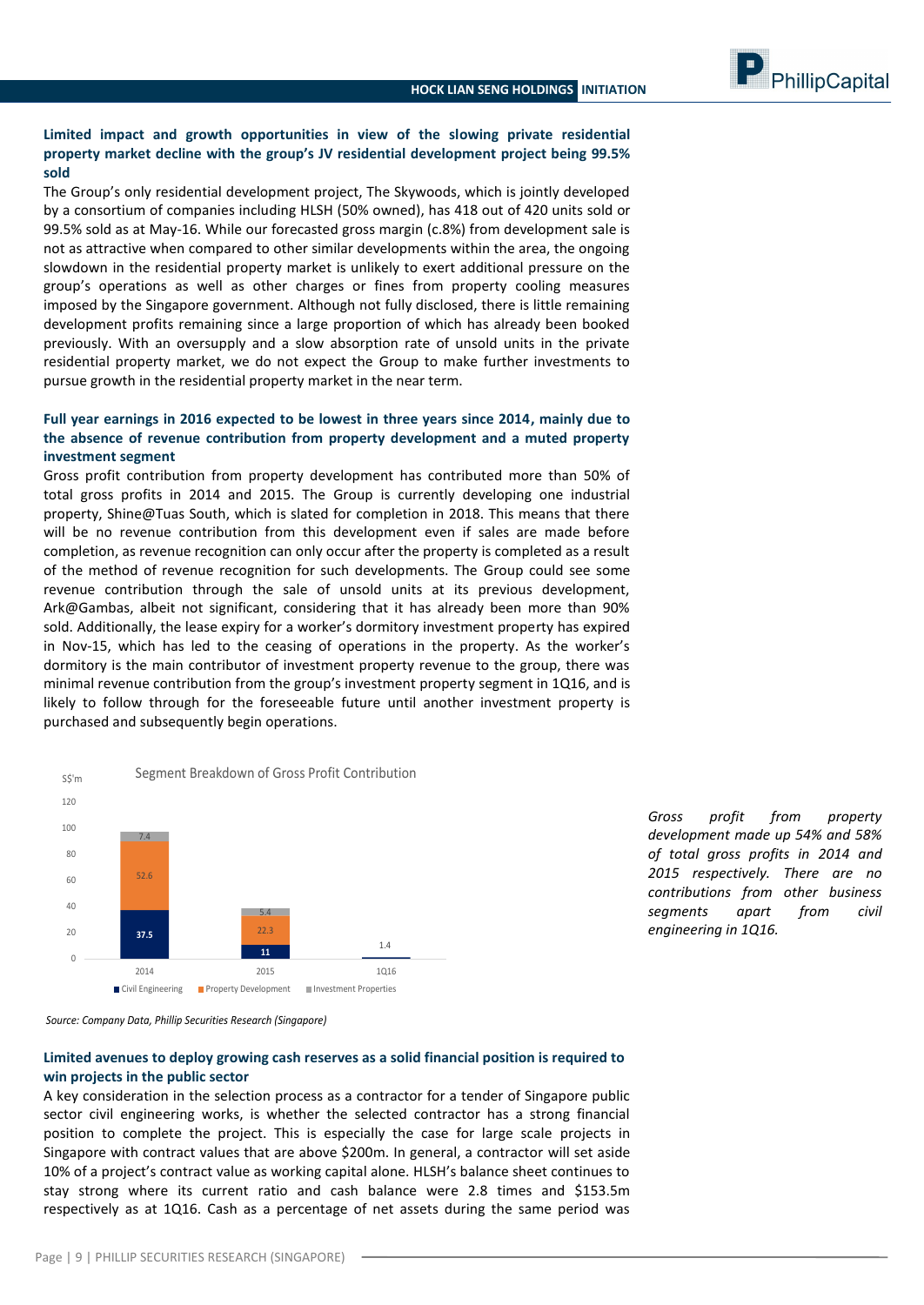PhillipCapital

68.5%. Its cash position is expected to grow further to \$215.6m by the end of FY16, after including \$62.1m that is due for repayment within a year from a loan to a joint venture partner, where the amount was used to finance the development of The Skywoods residential development project. We view that this amount will be used as development cost for its new industrial property, Shine@Tuas South.



*A strong financial standing helps civil engineering companies to secure public sector projects. HLSH's balance sheet continues to stay strong as current ratio has stayed above 1.5 times, and has been in a net cash position for the last two FYs.*

*Source: Company Data, Phillip Securities Research (Singapore)*

**Dividend payments to fall in the next three years as earnings are expected to drop and management is unlikely to maintain dividend payments through the use of cash**

It is not an uncommon move for cash-rich companies to pay higher dividends from their cash hoards to make up for the lower earnings generated in a more challenging business environment. However, this cannot be applied for companies like HLSH which require a large proportion of cash reserves in order to maintain a strong financial position on its balance sheet. Hence, we do not expect the management to maintain dividend payments in the face of an earnings decline in both the civil engineering and property development segments. Based on our earnings projection and assuming a five-year average payout ratio of c.30%, we expect dividend payments to decline for the next three years.



*Dividend per share (DPS) and earnings per share (EPS) are forecasted to drop moving forward as the group's margin in civil engineering projects weakens as well as the absence of revenue contribution from property development in 2016 and 2017.*

*Source: Company Data, Phillip Securities Research (Singapore)* **Valuations**

We have adopted a sum-of-the-parts (SOTP) valuation methodology to value the group and its underlying business operations.

#### **Civil Engineering**

We have selected the price-to-earnings (P/E) method to value its civil engineering business segment due to the larger degree of visbility in terms of revenue recognition and earnings performance upon the securing of a contract. Additionally, we have valued the civil engineering business according to the current industry P/E of 6.9 times.

#### **Property Development and Investment**

Next, we have used the P/B method to value its property development and investment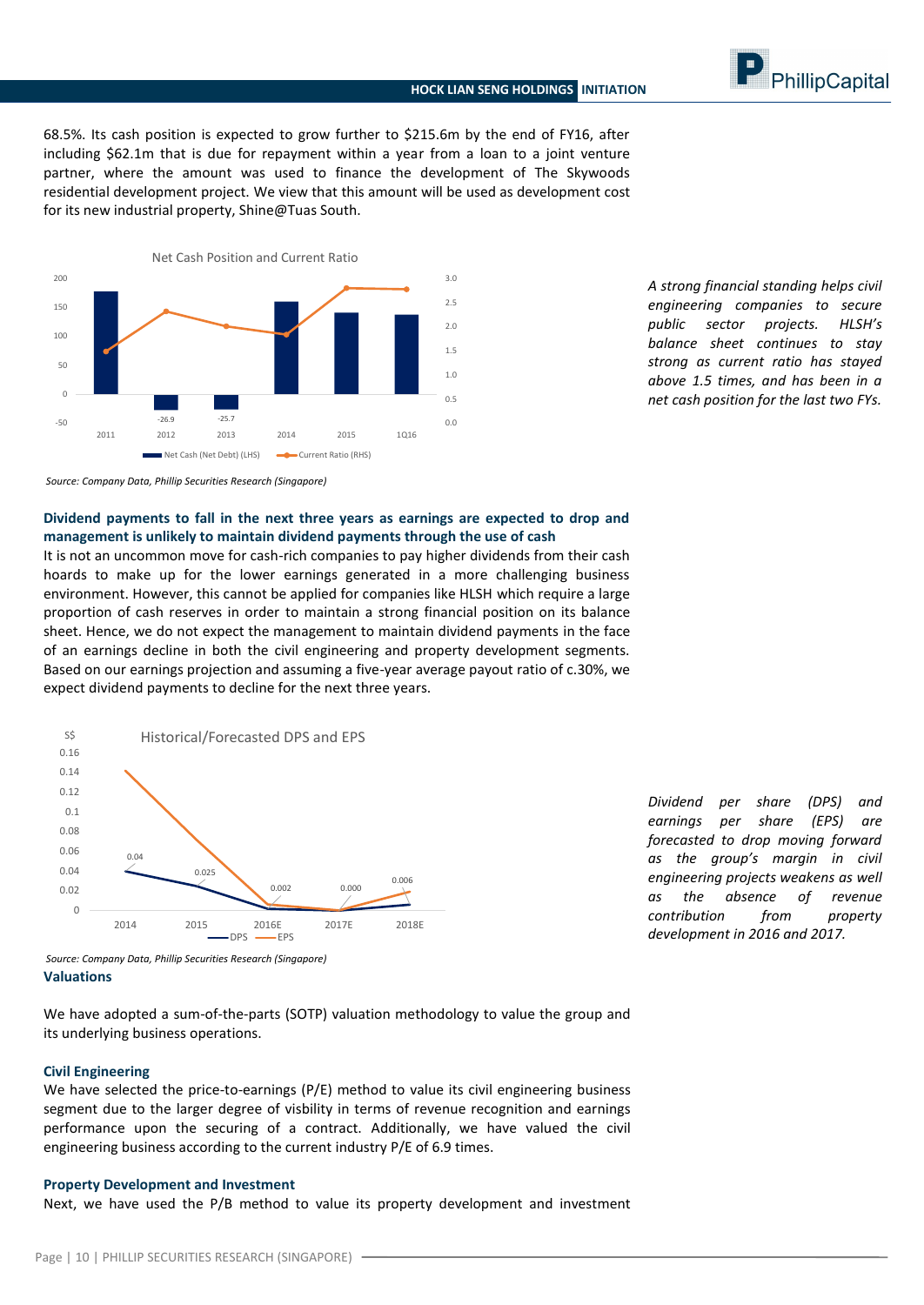

business segments, as well as a 22% discount on the property development segment which is consistent to the current discount on the group's book value.

| <b>SOTP</b>                                 |         |
|---------------------------------------------|---------|
| <b>Civil Engineering (P/E)</b>              |         |
| $FY16E$ EBIT $(\$'m)$                       | 12.058  |
| Segment NPAT (\$'m)                         | 10.008  |
| <b>EPS (S\$)</b>                            | 0.020   |
| Industry P/E                                | 6.9     |
| <b>Segmental Price Per Share (S\$)</b>      | 0.14    |
| <b>Property Development (P/B)</b>           |         |
| Segment Book Value (S\$'m)                  | 103.715 |
| Segmental Book Value Per Share (BVPS) (S\$) | 0.203   |
| <b>Industry P/B</b>                         | 0.78    |
| <b>Segmental Price Per Share (S\$)</b>      | 0.16    |
| <b>Property Investment (P/B)</b>            |         |
| Segment Book Value (S\$'m)                  | 3.318   |
| <b>Segmental BVPS (S\$)</b>                 | 0.01    |
| Fair Value (S\$)                            | S\$0.31 |

*Source: Phillip Securities Research (Singapore)*

# **The current P/NAV is not representative of the group's true value and its higher than the industry's average**

Although the current price-to-book value (P/B) is -2 standard deviations away from the mean of c.1X and seems relatively undervalued, however we note that other comparable companies in the same industry are mostly trading at their historical lows, and therefore is not representative of the Group's true value. The Group's current P/B of 0.8 times is higher than the industry's average of 0.7 times.



*Source: Bloomberg, Phillip Securities Research (Singapore)*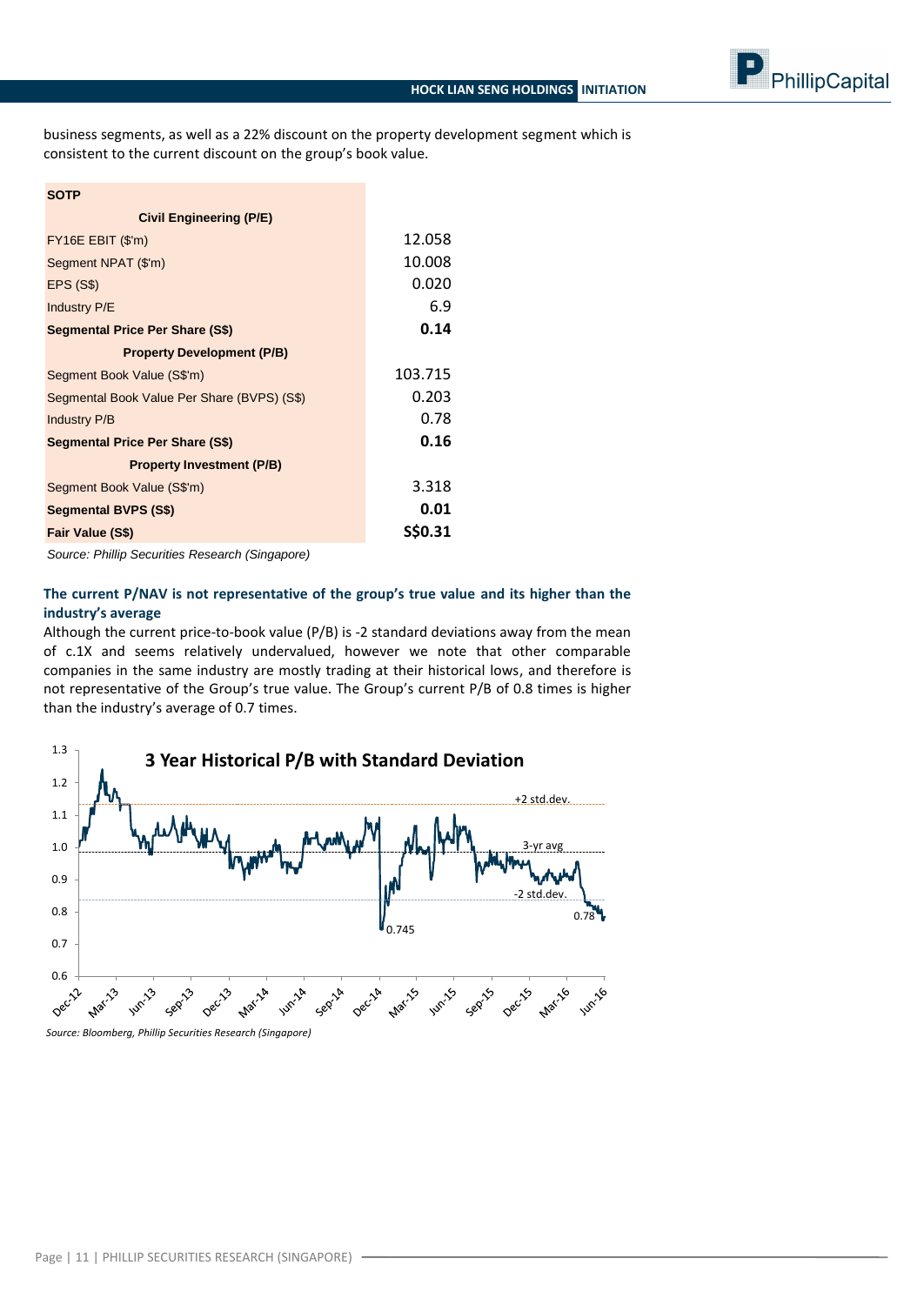

# **Peer Comparison**

| <b>Ticker</b>         | <b>Name</b>                        | <b>Mkt Cap (SGD)</b> | <b>Last Px (SGD)</b>          | P/B | P/E      | <b>ROA</b> | <b>ROE</b>    | Yld<br>Dvd 12M |
|-----------------------|------------------------------------|----------------------|-------------------------------|-----|----------|------------|---------------|----------------|
| <b>UEM SP Equity</b>  | UNITED ENGINEERS LTD               | 1427.5               | 2.24                          | 0.8 | 17       | 2.2        | 4.6           | 3.6            |
| <b>LKH SP Equity</b>  | LOW KENG HUAT SINGAPORE LTD        | 395.3                | 0.535                         | 0.6 | 7.2      | 4.6        | 8.73          | 7.5            |
| CHIP SP Equity        | CHIP ENG SENG CORP LTD             | 388.1                | 0.625                         | 0.5 | 8.6      | 3.2        | 6.08          | 6.4            |
| <b>KSHH SP Equity</b> | <b>KSH HOLDINGS LTD</b>            | 239.7                | 0.535                         | 0.8 | 4        | 11.2       | 22.5          | 5.2            |
| <b>WHUR SP Equity</b> | WEE HUR HOLDINGS LTD               | 229.8                | 0.25                          | 0.7 | 4.5      | 6.5        | 11.5          | 6.0            |
| LBG SP Equity         | <b>LIAN BENG GROUP LTD</b>         | 217.4                | 0.435                         | 0.4 | 1.7      | 9.8        | 27.6          | 6.9            |
| <b>HLSH SP Equity</b> | <b>HOCK LIAN SENG HOLDINGS LTD</b> | 175.9                | 0.345                         | 0.8 | 8.6      | 9.9        | 9.19          | 7.2            |
| <b>SOIL SP Equity</b> | SOILBUILD CONSTRUCTION GROUP       | 143.9                | 0.215                         | 1.5 | 7.9      | 9.7        | 19.6          | 9.3            |
| <b>LCH SP Equity</b>  | LUM CHANG HOLDINGS LTD             | 137.0                | 0.36                          | 0.6 | 4.8      | 5.6        | 20.4          | 5.6            |
| <b>KOH SP Equity</b>  | KOH BROTHERS GROUP LTD             | 116.1                | 0.28                          | 0.4 | 4.4      | 4.2        | 10.6          | 2.9            |
| TEE SP Equity         | TEE INTERNATIONAL LTD              | 113.1                | 0.225                         | 1.2 | 8.1      | 2.2        | 14.4          | 3.1            |
| <b>TSNG SP Equity</b> | TIONG SENG HOLDINGS LTD            | 109.3                | 0.24                          | 0.4 | 10       | 1.0        | 4.15          | 2.1            |
| <b>TACL SP Equity</b> | TA CORP LTD                        | 106.1                | $0.22 \quad 0.5 \text{ N.A.}$ |     |          | $-3.1$     | $-12.7$       | 4.5            |
| <b>KHHL SP Equity</b> | KEONG HONG HOLDINGS LTD            | 105.4                | 0.46                          | 0.9 | 2.6      | 13.6       | 39.9          | 9.8            |
| YNH SP Equity         | YONGNAM HOLDINGS LTD               | 102.7                | 0.215                         |     | 0.2 N.A. |            | $-0.6 - 0.97$ | N.A.           |
|                       |                                    | Average              |                               |     | 0.76.9   |            |               |                |

*Source: Bloomberg, Phillip Securities Research (Singapore)*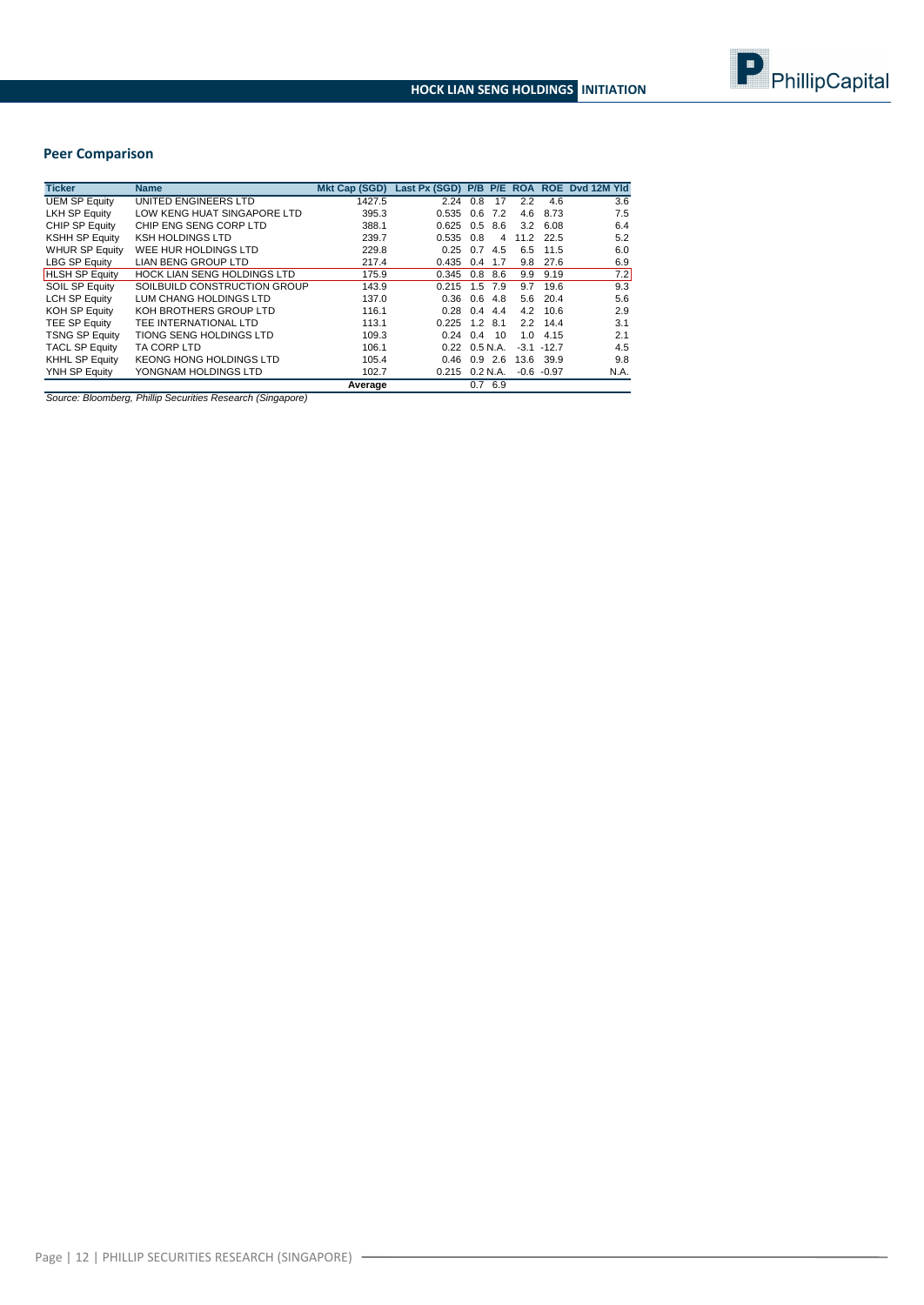

#### **Appendix**

|                                                                                                                                                                                                                                                                                                                                                                                                                                                              | <b>SWOT Analysis</b>                                                                                                                                                                                                                                                                                                                                                                             |  |  |  |  |  |
|--------------------------------------------------------------------------------------------------------------------------------------------------------------------------------------------------------------------------------------------------------------------------------------------------------------------------------------------------------------------------------------------------------------------------------------------------------------|--------------------------------------------------------------------------------------------------------------------------------------------------------------------------------------------------------------------------------------------------------------------------------------------------------------------------------------------------------------------------------------------------|--|--|--|--|--|
| <b>Strengths</b>                                                                                                                                                                                                                                                                                                                                                                                                                                             | <b>Opportunities</b>                                                                                                                                                                                                                                                                                                                                                                             |  |  |  |  |  |
| Strong balance sheet and proven history of track record<br>1.<br>can help to secure future new projects<br>Not subjected to existing property cooling measures<br>2.<br>(additional buyers stamp duty) imposed on residential<br>properties since The Skywoods is close to being completely<br>sold (99.5%)                                                                                                                                                  | Securing of new civil engineering projects<br>1.<br>2.<br>Stronger than expected take up rate for new industrial<br>property development, Shine@Tuas South                                                                                                                                                                                                                                       |  |  |  |  |  |
| <b>Weaknesses</b>                                                                                                                                                                                                                                                                                                                                                                                                                                            | <b>Threats</b>                                                                                                                                                                                                                                                                                                                                                                                   |  |  |  |  |  |
| Earnings are expected to be weak in the near term:<br>Lower margins on existing civil engineering<br>а.<br>projects<br>Absence of revenue recognition from property<br>b.<br>development compared to prior years<br>Dividend payments are expected to decline in tandem with<br>2.<br>weaker earnings<br>Limited avenues to deploy cash reserves as excess cash is<br>3.<br>tied up mainly to serve as working capital for new civil<br>engineering projects | Higher than projected increase in construction material<br>1.<br>prices which further compresses existing gross margins<br>2.<br>Rising level of competition causes the clinching of new<br>projects to become tougher, and potentially lower gross<br>margins even if secured<br>Sales at Shine@Tuas South is likely to be slow due to the<br>3.<br>current oversupply of industrial properties |  |  |  |  |  |

#### **List of development properties undertaken by the group**

| <b>Name of Project</b> | <b>Description</b>                                                                                                     | <b>Address</b>              | Stake (%) | <b>Gross</b><br><b>Development</b><br>Value (S\$'m) | <b>Completion</b><br><b>Date</b> | <b>Sold (%)</b>           |
|------------------------|------------------------------------------------------------------------------------------------------------------------|-----------------------------|-----------|-----------------------------------------------------|----------------------------------|---------------------------|
| The Skywoods           | 420-unit residential<br>property                                                                                       | Dairy Farm Road             | 50%       | 485.1                                               | 1H16                             | 94                        |
| Ark@Gambas             | 9-storey 293-unit<br><b>B1</b> industrial<br>property                                                                  | Gambas Avenue,<br>Woodlands | 100%      | 193.5                                               | 4Q14                             | 90                        |
| Ark@KB                 | 4-storey 85-unit B2<br>industrial property                                                                             | Kaki Bukit Avenue 4         | 100%      | 89.5                                                | <b>1Q15</b>                      | 95                        |
| Shine@Tuas<br>South    | 6-storey 174-unit<br><b>B2</b> industrial<br>property<br>Course: Company Data, Phillip Cosurities Pessarsh (Cinganoral | Tuas South Avenue 7         | 100%      | 193.6                                               | 1H18                             | Soon to<br>be<br>launched |

*Source: Company Data, Phillip Securities Research (Singapore)*

#### **Upcoming infrastructure projects**

**Project Name** Changi Airport Terminal 5 Remaining contracts for Thomson-East Coast MRT line North-South Corridor Improvement works to Kranji Expressway and Pan-Island Expressway Home Improvement Programme for HDB flats Construction of the new National Cancer Centre State Courts' new building at Havelock Square JTC's Integrated Logistics Hub PUB's water reclamation and sewerage projects

*Source: BCA, Phillip Securities Research (Singapore)*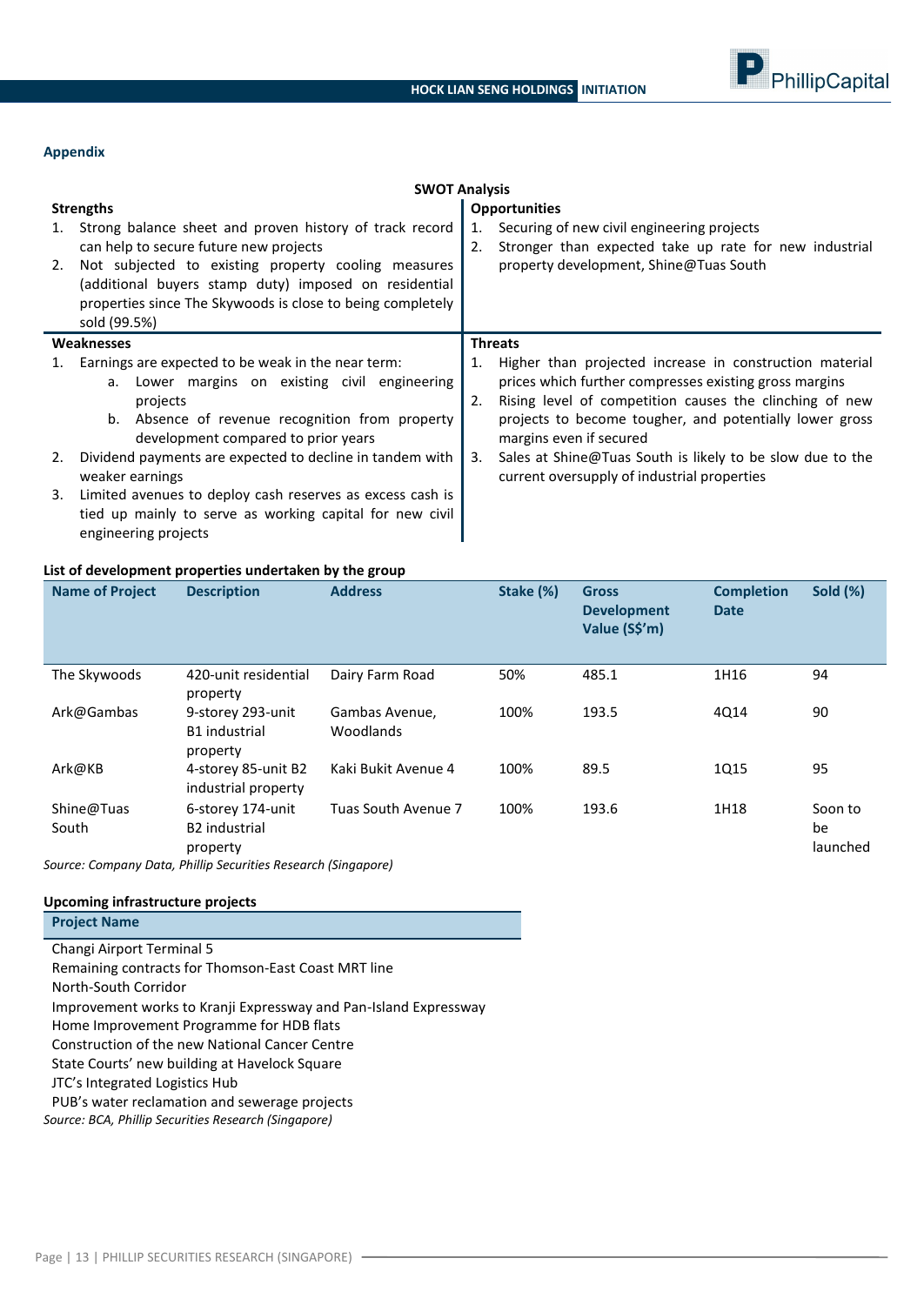

#### **Projects completed in the past**

# **Bridges, roads and expressways**

| <b>Description of Project</b>                                                                                                                                                                                        | <b>Contract Value</b> | <b>Awarded</b>   |
|----------------------------------------------------------------------------------------------------------------------------------------------------------------------------------------------------------------------|-----------------------|------------------|
| Construction of Kranji Expressway / Bukit Timah Expressway Interchange<br>and related works                                                                                                                          | 48.7                  | 1994             |
| Shanghai Inner Ring Road project                                                                                                                                                                                     | 24.4                  | 1994             |
| Upgrading of Telok Blangah Road into Telok Blangah Semi-expressway                                                                                                                                                   | 83.8                  | 1998             |
| Construction of the Jurong River Bridge                                                                                                                                                                              | 25.6                  | Jun-01 to Oct-04 |
| Construction of an interchange connecting the northern<br>end of Toh Guan Road to Pan-Island Expressway ("PIE"),<br>extension of Toh Guan Road to PIE, and widening of the existing Toh<br>Guan Road to Boon Lay Way | 20.8                  | Sep-02 to Mar-05 |
| Construction of a dual 3-lane new road connecting Buangkok Drive to<br><b>Tampines Road</b>                                                                                                                          | 33.9                  | Feb-06 to Feb-09 |
| Extension of Bartley Road to Airport Road and runs above the Kim Chuan<br>Depot                                                                                                                                      | 51.6                  | Mar-07 to Mar-09 |
| Construction of Marina Coastal Expressway<br>Connocer Constanter Data Dhillia Compilian Document (Ciamamora).                                                                                                        | 305                   | Jan-09 to Jan-13 |

*Source: Company Data, Phillip Securities Research (Singapore)*

# **MRT-related works**

| <b>Description of Project</b>                                                                                            | <b>Contract Value</b> | <b>Awarded</b>   |
|--------------------------------------------------------------------------------------------------------------------------|-----------------------|------------------|
| Boon Lay extension                                                                                                       | 34.2                  | 1990             |
| Bukit Batok and Bukit Gombak stations and maintenance of viaducts and<br>tunnels                                         | 100.8                 | 1990             |
| Taipei Metropolitan Area Rapid Transit Systems (TMARTS), technical<br>consultation for Tamshui Line stations R22 and R25 | 79.9                  | 1993             |
| Punggol station                                                                                                          | 85.9                  | Mar-98 to Sep-02 |
| TMARTS, Nankang Line stations BL10 and BL11 and Line Section /<br>Pedestrian Mall BL10 to BL11                           | 330                   | 2000             |
| Sengkang and Buangkok stations                                                                                           | 166.4                 | 2002             |
| Kim Chuan Depot                                                                                                          | 296.6                 | Jun-02 to Oct-07 |
| Extension of Marina Bay station                                                                                          | 348.4                 | Feb-08 to Feb-11 |
| Jalan Gali Batu Depot                                                                                                    | 410.7                 | Mar-09 to Mar-15 |
| <b>Maxwell Station</b>                                                                                                   | 221.8                 | Apr-14 to Apr-20 |
| Construction of stabling yard at Gali Batu Depot                                                                         | 137.4                 | Jan-15 to Jan-19 |

*Source: Company Data, Phillip Securities Research (Singapore)*

# **Other Infrastructure Projects**

| <b>Description of Project</b>                                                                                      | <b>Contract Value</b> | <b>Awarded</b> |
|--------------------------------------------------------------------------------------------------------------------|-----------------------|----------------|
| Seletar sewerage treatment works phase II                                                                          | 45.3                  | 1990           |
| Pasir Panjang Wharves Eastern extension – construction of wharves<br>approximately 34,100 square metres            | 34.9                  | 1991           |
| Pasir Panjang Wharves Eastern extension – construction of wharves<br>approximately 53,800 square metres            | 69.8                  | 1992           |
| Construction of piled foundation and diaphragm wall for MHA Complex<br>at Novena                                   | 64.6                  | 1998           |
| Construction of overhead bridge crane and supporting foundation for<br>the new container terminal at Pasir Panjang | 93.7                  | 1999           |
| HDB building works at Bedok                                                                                        | 20                    | 1999           |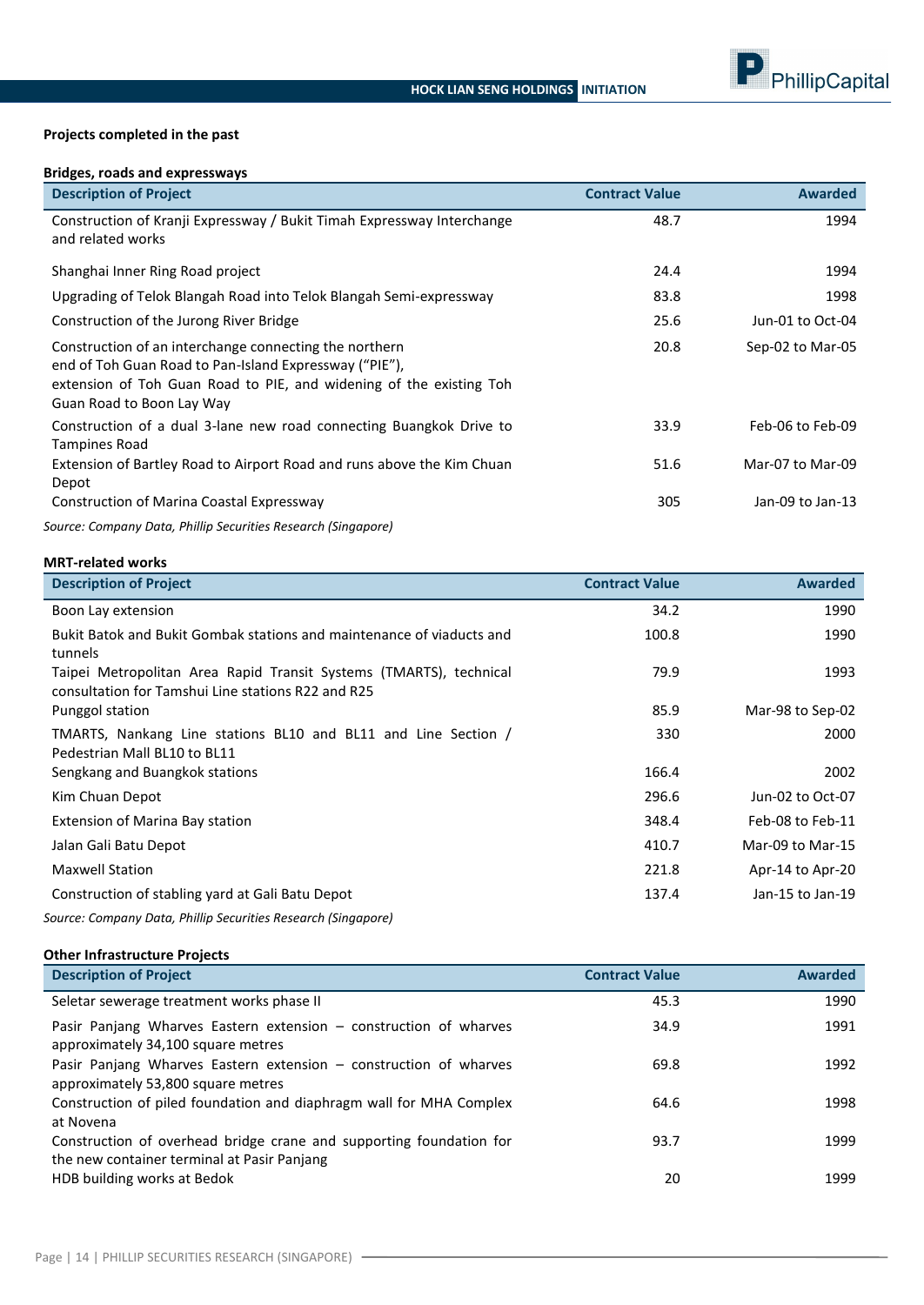# **HOCK LIAN SENG HOLDINGS INITIATION**



| Construction of aircraft parking aprons, associated taxiways and ancillary<br>works for the expansion of Changi Airport Terminal 1 | 52.3 | 1999             |
|------------------------------------------------------------------------------------------------------------------------------------|------|------------------|
| Construction of aircraft parking aprons and associated taxiways for<br>Changi Airport Terminal 3                                   | 52.2 | Jul-02 to Feb-07 |
| Development of Taxiways, Aircraft Parking Stands and other works at<br>Changi Airport- former South-end reservoir site             | 105  | Jan-14 to Jan-18 |

*Source: Company Data, Phillip Securities Research (Singapore)*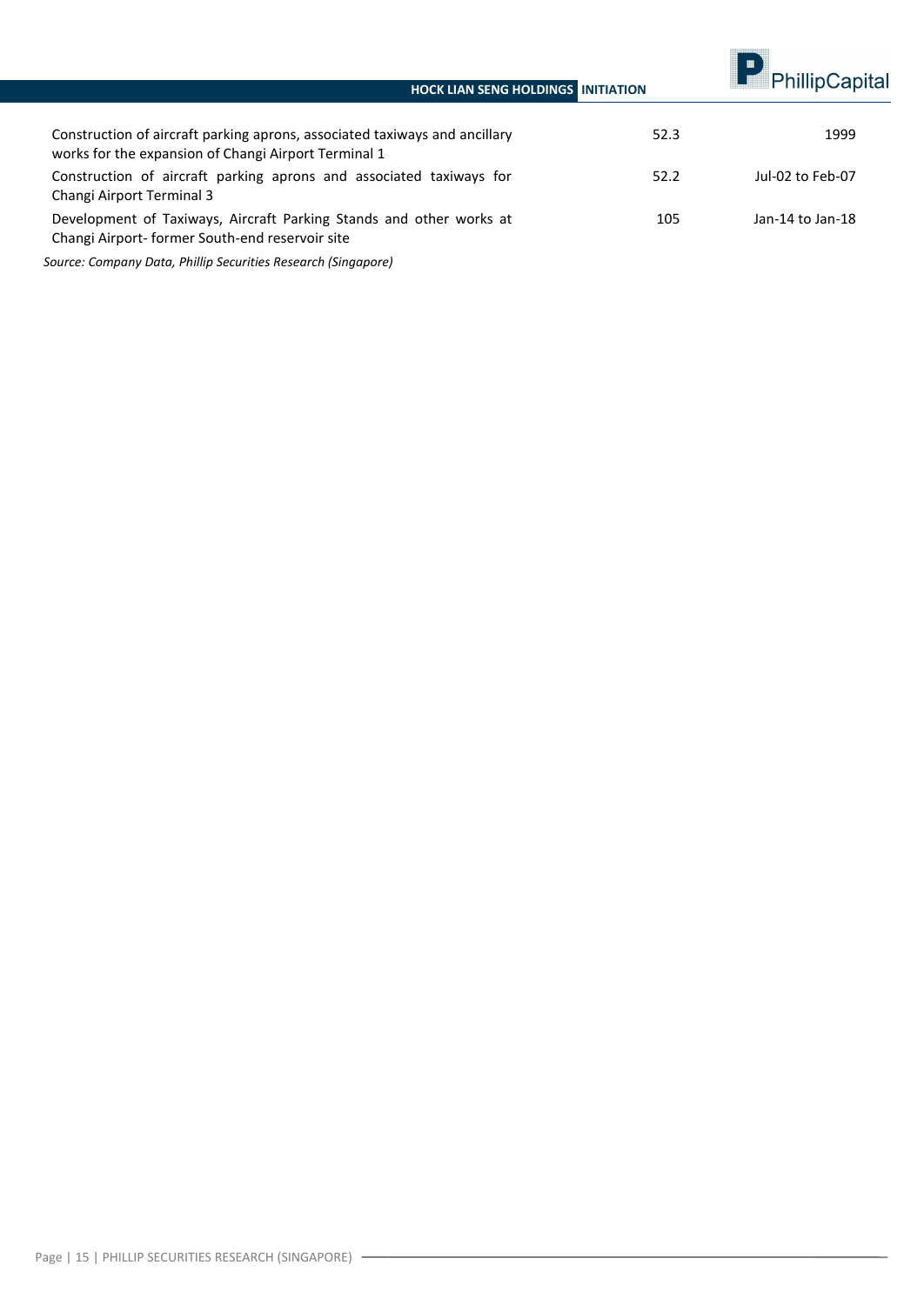

# **Financials**

| <b>Income Statement</b> |  |
|-------------------------|--|
|-------------------------|--|

| Y/E Dec, SGD mn               | <b>FY14</b> | <b>FY15</b> | <b>FY16E</b> | <b>FY17E</b> | <b>FY18E</b> | Y/E De        |
|-------------------------------|-------------|-------------|--------------|--------------|--------------|---------------|
| Revenue                       | 262         | 175         | 82           | 82           | 162          | <b>ASSETS</b> |
| Cost of Sales                 | (164)       | (136)       | (74)         | (74)         | (141)        | PP&E          |
| <b>Gross Profit</b>           | 98          | 39          | 8            | 8            | 21           | Investm       |
| Distribution & Admin Expenses | (8)         | (6)         | (6)          | (6)          | (6)          | Investm       |
| Net Finance (Expense)/Inc     | 3           | 4           | (3)          | (3)          | (2)          | <b>JVs</b>    |
| <b>Other Expenses</b>         | (0.3)       | (0.3)       | (0.2)        | (0.2)        | (0.2)        | <b>Others</b> |
| Associates & JVs              | 0           | 8           | 4            | 0            | 0            | Total no      |
| <b>Profit Before Tax</b>      | 87          | 42          | 3            | (1)          | 13           | Develor       |
| Taxation                      | (15)        | (6)         | (1)          | 0            | (2)          | Trade r       |
| <b>Profit After Tax</b>       | 73          | 37          | 3            | (1)          | 11           | Cash ba       |
| Non-Controlling Interest      | $\Omega$    | $\Omega$    | $\Omega$     | $\Omega$     | $\Omega$     | <b>Others</b> |
| <b>PATMI</b>                  | 73          | 37          | 3            | (1)          | 11           | Total cu      |

| <b>Income Statement</b>       |             |             |              |              |              | <b>Balance Sheet</b>                 |                |             |                |              |              |
|-------------------------------|-------------|-------------|--------------|--------------|--------------|--------------------------------------|----------------|-------------|----------------|--------------|--------------|
| Y/E Dec, SGD mn               | <b>FY14</b> | <b>FY15</b> | <b>FY16E</b> | <b>FY17E</b> | <b>FY18E</b> | Y/E Dec, SGD mn                      | <b>FY14</b>    | <b>FY15</b> | <b>FY16E</b>   | <b>FY17E</b> | <b>FY18E</b> |
| Revenue                       | 262         | 175         | 82           | 82           | 162          | <b>ASSETS</b>                        |                |             |                |              |              |
| Cost of Sales                 | (164)       | (136)       | (74)         | (74)         | (141)        | PP&E                                 | 8              | 9           | 10             | 10           | 11           |
| Gross Profit                  | 98          | 39          | 8            | 8            | 21           | Investment properties                | 4              | 3           | 3              | 3            | 3            |
| Distribution & Admin Expenses | (8)         | (6)         | (6)          | (6)          | (6)          | Investment securities                | 25             | 24          | 30             | 34           | 50           |
| Net Finance (Expense)/Inc     | 3           | 4           | (3)          | (3)          | (2)          | <b>JVs</b>                           | $\Omega$       | 5           | 5              | 5            | 5            |
| <b>Other Expenses</b>         | (0.3)       | (0.3)       | (0.2)        | (0.2)        | (0.2)        | Others                               | $\overline{7}$ | 7           | $\overline{7}$ | 7            |              |
| Associates & JVs              | $\Omega$    | 8           | 4            | $\Omega$     | $\mathbf 0$  | <b>Total non-current assets</b>      | 44             | 49          | 55             | 60           | 77           |
| <b>Profit Before Tax</b>      | 87          | 42          | 3            | (1)          | 13           | Development properties               | 74             | 47          | 135            | 223          | 135          |
| <b>Taxation</b>               | (15)        | (6)         | (1)          | 0            | (2)          | Trade receivables                    | 45             | 6           | 11             | 11           | 21           |
| <b>Profit After Tax</b>       | 73          | 37          | 3            | (1)          | 11           | Cash balance                         | 166            | 157         | 189            | 211          | 315          |
| Non-Controlling Interest      | $\mathbf 0$ | 0           | $\Omega$     | $\mathbf 0$  | $\mathbf 0$  | Others                               | 71             | 83          | 15             | 16           | 22           |
| PATMI                         | 73          | 37          | з            | (1)          | 11           | <b>Total current assets</b>          | 355            | 293         | 349            | 461          | 493          |
|                               |             |             |              |              |              | <b>Total Assets</b>                  | 400            | 341         | 405            | 521          | 569          |
|                               |             |             |              |              |              | <b>LIABILITIES</b>                   |                |             |                |              |              |
|                               |             |             |              |              |              | Short term loans                     | 5              | 0           | 0              | 0            | 235          |
|                               |             |             |              |              |              | Trade payables                       | 61             | 51          | 28             | 28           | 53           |
|                               |             |             |              |              |              | Provisions                           | 45             | 45          | 36             | 29           | 23           |
| Per share data (SGD)          |             |             |              |              |              | Others                               | 81             | 8           | 6              | 6            | 6            |
|                               | <b>FY14</b> | <b>FY15</b> | <b>FY16E</b> | FY17E FY18E  |              | <b>Total current liabilities</b>     | 193            | 104         | 70             | 63           | 317          |
| EPS                           | 0.14        | 0.07        | 0.01         | 0.00         | 0.02         | Long term loans                      | 0              | 16          | 111            | 235          | 23           |
| <b>DPS</b>                    | 0.040       | 0.025       | 0.002        | 0.000        | 0.007        | Others                               | 1              | 0           | $\mathbf 0$    | $\mathbf 0$  | $\Omega$     |
| <b>BVPS</b>                   | 0.40        | 0.43        | 0.44         | 0.44         | 0.45         | <b>Total non-current liabilities</b> | 1              | 16          | 111            | 235          | 23           |
|                               |             |             |              |              |              | <b>Total Liabilities</b>             | 194            | 120         | 181            | 298          | 339          |
|                               |             |             |              |              |              | <b>EQUITY</b>                        |                |             |                |              |              |
|                               |             |             |              |              |              | Non-controlling interest             | 0              | 0           | $\mathbf 0$    | $\mathbf 0$  | 0            |
|                               |             |             |              |              |              | <b>Common Shareholder Equity</b>     | 205            | 222         | 223            | 223          | 230          |

| Per share data (SGD) |             |      |                               |       |       |
|----------------------|-------------|------|-------------------------------|-------|-------|
|                      | <b>FY14</b> |      | <b>FY15 FY16E FY17E FY18E</b> |       |       |
| EPS                  | 0.14        | 0.07 | 0.01                          | 0.00  | 0.02  |
| <b>DPS</b>           | 0.040       |      | $0.025$ 0.002                 | 0.000 | 0.007 |
| <b>BVPS</b>          | 0.40        | 0.43 | 0.44                          | 0.44  | 0.45  |
|                      |             |      |                               |       |       |

| <b>Cash Flows</b>                |             |             |              |              |              |                         |             |             |              |                |             |
|----------------------------------|-------------|-------------|--------------|--------------|--------------|-------------------------|-------------|-------------|--------------|----------------|-------------|
| Y/E Dec, SGD mn                  | <b>FY14</b> | <b>FY15</b> | <b>FY16E</b> | <b>FY17E</b> | <b>FY18E</b> |                         |             |             |              |                |             |
| <b>CFO</b>                       |             |             |              |              |              | <b>Valuation Ratios</b> |             |             |              |                |             |
| Profit before tax                | 87          | 42          | 3            | (1)          | 13           | Y/E Dec, SGD mn         | <b>FY14</b> | <b>FY15</b> | <b>FY16E</b> | <b>FY17E</b>   | <b>FY18</b> |
| Adjustments                      | 45          | (4)         | 11           | 9            | 8            | P/B(X)                  | 0.75        | 0.90        | 0.80         | 0.80           | 0.          |
| WC changes                       | (15)        | 1           | (99)         | (49)         | 163          | Dividend Yield (%)      | 13.3%       | 6.4%        | 0.5%         | 0.0%           | 1.9         |
| Cash generated from ops          | 117         | 39          | (85)         | (40)         | 184          | Growth & Margins (%)    |             |             |              |                | 0.0         |
| Taxes paid, others               | (5)         | (22)        | (1)          | 0            | (2)          | Growth                  |             |             |              |                |             |
| Cashflow from ops                | 111         | 15          | (86)         | (41)         | 179          | Revenue                 | 181.9%      | $-33.2%$    | $-53.0%$     | 0.0%           | 97.5        |
| CFI                              |             |             |              |              |              | <b>Gross Profit</b>     | 159.5%      | $-60.3%$    | -79.9%       | 0.1%           | 172.1       |
| CAPEX, net                       | (2)         | (3)         | (2)          | (2)          | (2)          | PATMI                   | 203.9%      | $-49.5%$    |              | -92.9% -125.6% | N.          |
| <b>Others</b>                    | (2)         | (6)         | 61           | $\Omega$     | 0            | <b>Margins</b>          |             |             |              |                |             |
| <b>Cashflow from investments</b> | (7)         | (14)        | 56           | (5)          | (5)          | <b>Gross Margin</b>     | 37.3%       | 22.2%       | 9.5%         | 9.5%           | 13.0        |
| <b>CFF</b>                       |             |             |              |              |              | Net Margin              | 27.8%       | 21.0%       | 3.2%         | $-0.8%$        | 6.5         |
| Loans, net of repayments         | (32)        | 11          | 70           | 70           | (70)         | <b>Key Ratios</b>       |             |             |              |                |             |
| <b>Dividends</b>                 | (9)         | (20)        | (13)         | (1)          | 0            | <b>ROE (%)</b>          | 35.4%       | 16.6%       | 1.2%         | $-0.3%$        | 4.6         |
| Others                           | 0           | 0           | 5            | 0            | 0            | ROA (%)                 | 16.3%       | 9.9%        | 0.7%         | $-0.1%$        | 1.9         |
| <b>Cashflow from financing</b>   | (41)        | (10)        | 62           | 69           | (70)         |                         |             |             |              |                |             |
| Net change in cash               | 63          | (9)         | 32           | 23           | 104          | Net Debt/(Cash)         | (161)       | (141)       | (78)         | 23             | (5          |
| CCE, end                         | 166         | 157         | 189          | 211          | 315          | Net Gearing (X)         | Net Cash    | Net Cash    | Net Cash     | 0.10           | Net Cash    |

| CFO                              |          |      |      |             |      | <b>Valuation Ratios</b> |             |             |              |                |              |
|----------------------------------|----------|------|------|-------------|------|-------------------------|-------------|-------------|--------------|----------------|--------------|
| Profit before tax                | 87       | 42   | 3    | (1)         | 13   | Y/E Dec, SGD mn         | <b>FY14</b> | <b>FY15</b> | <b>FY16E</b> | <b>FY17E</b>   | <b>FY18E</b> |
| Adjustments                      | 45       | (4)  | 11   | 9           | 8    | P/B(X)                  | 0.75        | 0.90        | 0.80         | 0.80           | 0.78         |
| WC changes                       | (15)     | 1    | (99) | (49)        | 163  | Dividend Yield (%)      | 13.3%       | 6.4%        | 0.5%         | 0.0%           | 1.9%         |
| Cash generated from ops          | 117      | 39   | (85) | (40)        | 184  | Growth & Margins (%)    |             |             |              |                | 0.0%         |
| Taxes paid, others               | (5)      | (22) | (1)  | 0           | (2)  | Growth                  |             |             |              |                |              |
| <b>Cashflow from ops</b>         | 111      | 15   | (86) | (41)        | 179  | Revenue                 | 181.9%      | $-33.2%$    | -53.0%       | 0.0%           | 97.5%        |
| CFI                              |          |      |      |             |      | <b>Gross Profit</b>     | 159.5%      | $-60.3%$    | -79.9%       | 0.1%           | 172.1%       |
| CAPEX, net                       | (2)      | (3)  | (2)  | (2)         | (2)  | PATMI                   | 203.9%      | -49.5%      |              | -92.9% -125.6% | N.A.         |
| Others                           | (2)      | (6)  | 61   | 0           | 0    | <b>Margins</b>          |             |             |              |                |              |
| <b>Cashflow from investments</b> | (7)      | (14) | 56   | (5)         | (5)  | <b>Gross Margin</b>     | 37.3%       | 22.2%       | 9.5%         | 9.5%           | 13.0%        |
| CFF                              |          |      |      |             |      | Net Margin              | 27.8%       | 21.0%       | 3.2%         | $-0.8%$        | 6.5%         |
| Loans, net of repayments         | (32)     | 11   | 70   | 70          | (70) | <b>Key Ratios</b>       |             |             |              |                |              |
| <b>Dividends</b>                 | (9)      | (20) | (13) | (1)         | 0    | <b>ROE</b> (%)          | 35.4%       | 16.6%       | 1.2%         | $-0.3%$        | 4.6%         |
| Others                           | $\Omega$ | 0    | 5    | $\mathbf 0$ | 0    | <b>ROA</b> (%)          | 16.3%       | 9.9%        | 0.7%         | $-0.1%$        | 1.9%         |
| <b>Cashflow from financing</b>   | (41)     | (10) | 62   | 69          | (70) |                         |             |             |              |                |              |
| Net change in cash               | 63       | (9)  | 32   | 23          | 104  | Net Debt/(Cash)         | (161)       | (141)       | (78)         | 23             | (58)         |
| CCE, end                         | 166      | 157  | 189  | 211         | 315  | Net Gearing (X)         | Net Cash    | Net Cash    | Net Cash     | 0.10           | Net Cash     |

Source: Company, PSR (Singapore) Estimates

*\*Forward multiples and yields are based on current market price; historical multiples and yields are based on historical market price.*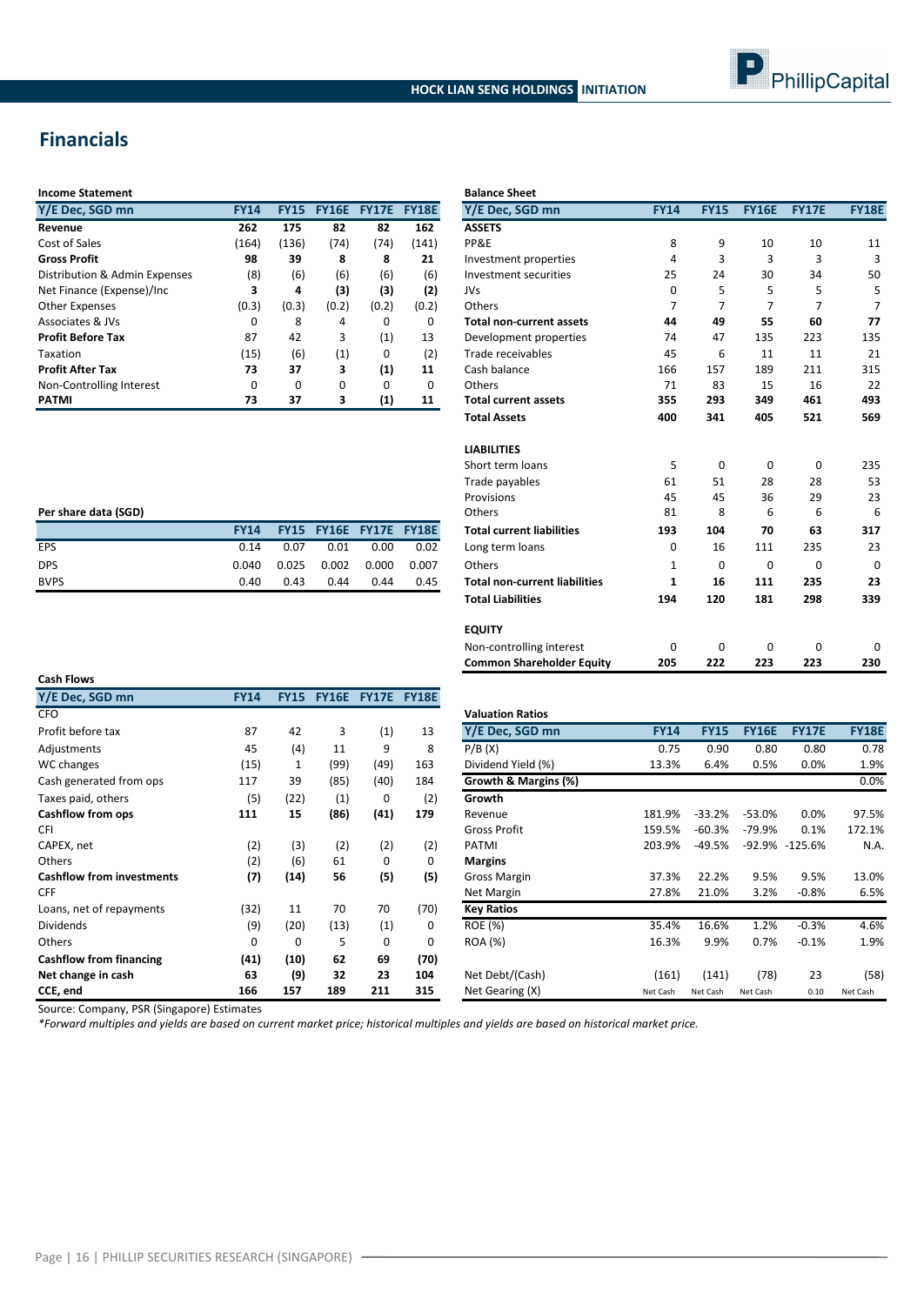# **HOCK LIAN SENG HOLDINGS INITIATION**



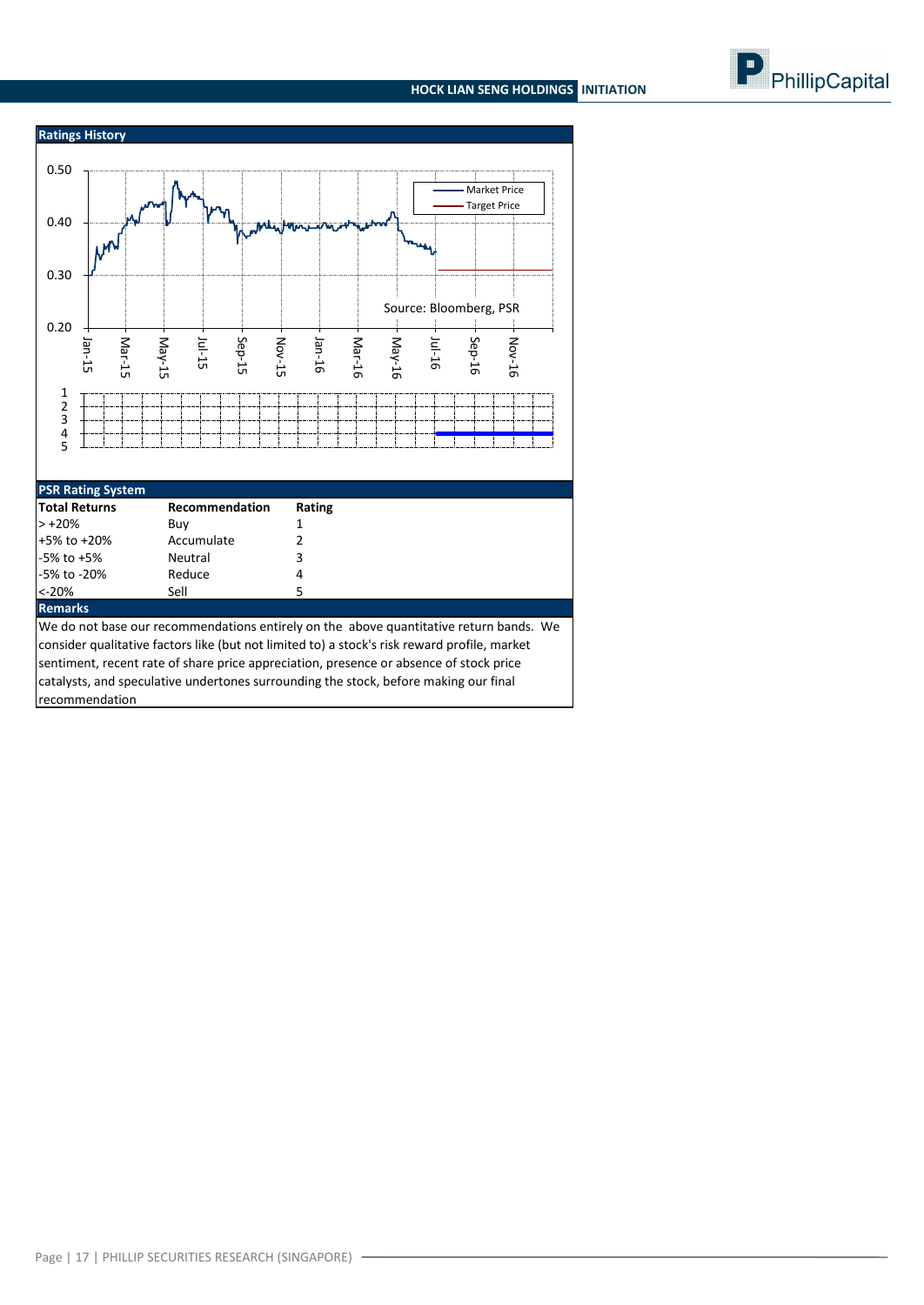

Richard Leow, CFTe, FRM [richardleowwt@phillip.com.sg](mailto:richardleowwt@phillip.com.sg)

**Banking and Finance Component Component Component Component Component Component Component Component Component Component Component Component Component Component Component Component Component Component Component Component** Jeremy Teong - [jeremyteongfh@phillip.com.sg](mailto:jeremyteongfh@phillip.com.sg) Ho Kang Wei - [hokw@phillip.com.sg](mailto:hokw@phillip.com.sg)

**Contact Information (Singapore Research Team) Consumer | Healthcare Property | Infrastructure Macro** Soh Lin Sin - [sohls@phillip.com.sg](mailto:sohls@phillip.com.sg) enter Ng - peter Ng - [peterngmc@phillip.com.sg](mailto:peterngmc@phillip.com.sg) Pei Sai Teng - [peist@phillip.com.sg](mailto:peist@phillip.com.sg)

**Transport | REITs (Industrial) REITs (Commercial, Retail, Healthcare) | Property Technical Analysis** Dehong Tan - [tandh@phillip.com.sg](mailto:tandh@phillip.com.sg) Jeremy Ng - [jeremyngch@phillip.com.sg](mailto:jeremyngch@phillip.com.sg)

**SINGAPORE Phillip Securities Pte Ltd** Raffles City Tower 250, North Bridge Road #06-00 Singapore 179101 Tel +65 6533 6001 Fax +65 6535 6631 Website[: www.poems.com.sg](http://www.poems.com.sg/)

**JAPAN Phillip Securities Japan, Ltd.** 4-2 Nihonbashi Kabuto-cho Chuo-ku, Tokyo 103-0026 Tel +81-3 3666 2101 Fax +81-3 3666 6090 Website[: www.phillip.co.jp](http://www.phillip.co.jp/)

**THAILAND Phillip Securities (Thailand) Public Co. Ltd** 15th Floor, Vorawat Building, 849 Silom Road, Silom, Bangrak, Bangkok 10500 Thailand Tel +66-2 6351700 / 22680999 Fax +66-2 22680921 Website [www.phillip.co.th](http://www.phillip.co.th/)

**UNITED STATES Phillip Futures Inc** 141 W Jackson Blvd Ste 3050 The Chicago Board of Trade Building Chicago, IL 60604 USA Tel +1-312 356 9000 Fax +1-312 356 9005 Website[: www.phillipusa.com](http://www.phillipusa.com/)

**INDIA PhillipCapital (India) Private Limited** No.1, 18th Floor, Urmi Estate 95, Ganpatrao Kadam Marg Lower Parel West, Mumbai 400-013 Maharashtra, India Tel: +91-22-2300 2999 / Fax: +91-22-2300 2969 Website[: www.phillipcapital.in](http://www.phillipcapital.in/)

#### **CAMBODIA Phillip Bank Plc**

Ground Floor of B-Office Centre,#61-64, Norodom Blvd Corner Street 306,Sangkat Boeung Keng Kang 1, Khan Chamkamorn, Phnom Penh, Cambodia Tel: 855 (0) 7796 6151/855 (0) 1620 0769 Website[: www.phillipbank.com.kh](http://www.phillipbank.com.kh/)

**Contact Information (Regional Member Companies) MALAYSIA Phillip Capital Management Sdn Bhd** B-3-6 Block B Level 3 Megan Avenue II, No. 12, Jalan Yap Kwan Seng, 50450 Kuala Lumpur Tel +603 2162 8841 Fax +603 2166 5099 Website[: www.poems.com.my](http://www.poems.com.my/)

> **INDONESIA PT Phillip Securities Indonesia** ANZ Tower Level 23B, Jl Jend Sudirman Kav 33A Jakarta 10220 – Indonesia Tel +62-21 5790 0800 Fax +62-21 5790 0809 Website: [www.phillip.co.id](http://www.phillip.co.id/)

**FRANCE King & Shaxson Capital Limited** 3rd Floor, 35 Rue de la Bienfaisance 75008 Paris France Tel +33-1 45633100 Fax +33-1 45636017 Website[: www.kingandshaxson.com](http://www.kingandshaxson.com/)

**AUSTRALIA Phillip Capital Limited** Level 12, 15 William Street, Melbourne, Victoria 3000, Australia Tel +61-03 9629 8288 Fax +61-03 9629 8882 Website[: www.phillipcapital.com.au](http://www.phillipcapital.com.au/)

**TURKEY**

**PhillipCapital Menkul Degerler** Dr. Cemil Bengü Cad. Hak Is Merkezi No. 2 Kat. 6A Caglayan 34403 Istanbul, Turkey Tel: 0212 296 84 84 Fax: 0212 233 69 29 Website[: www.phillipcapital.com.tr](http://www.phillipcapital.com.tr/)

**HONG KONG Phillip Securities (HK) Ltd** 11/F United Centre 95 Queensway Hong Kong Tel +852 2277 6600 Fax +852 2868 5307 Websites**:** [www.phillip.com.hk](http://www.phillip.com.hk/)

**CHINA Phillip Financial Advisory (Shanghai) Co Ltd** No 550 Yan An East Road, Ocean Tower Unit 2318, Postal code 200001

Tel +86-21 5169 9200 Fax +86-21 6351 2940 Website[: www.phillip.com.cn](http://www.phillip.com.cn/)

**UNITED KINGDOM King & Shaxson Capital Limited** 6th Floor, Candlewick House, 120 Cannon Street, London, EC4N 6AS Tel +44-20 7426 5950 Fax +44-20 7626 1757

Website[: www.kingandshaxson.com](http://www.kingandshaxson.com/)

**SRI LANKA**

**Asha Phillip Securities Limited** 2<sup>nd</sup> Floor, Lakshmans Building, No. 321, Galle Road, Colombo 03, Sri Lanka Tel: (94) 11 2429 100 Fax: (94) 11 2429 199 Website[: www.ashaphillip.net](http://www.ashaphillip.net/)

**DUBAI**

**Phillip Futures DMCC** Member of the Dubai Gold and Commodities Exchange (DGCX) Unit No 601, Plot No 58, White Crown Bldg, Sheikh Zayed Road, P.O.Box 212291 Dubai-UAE Tel: +971-4-3325052 / Fax: + 971-4-3328895